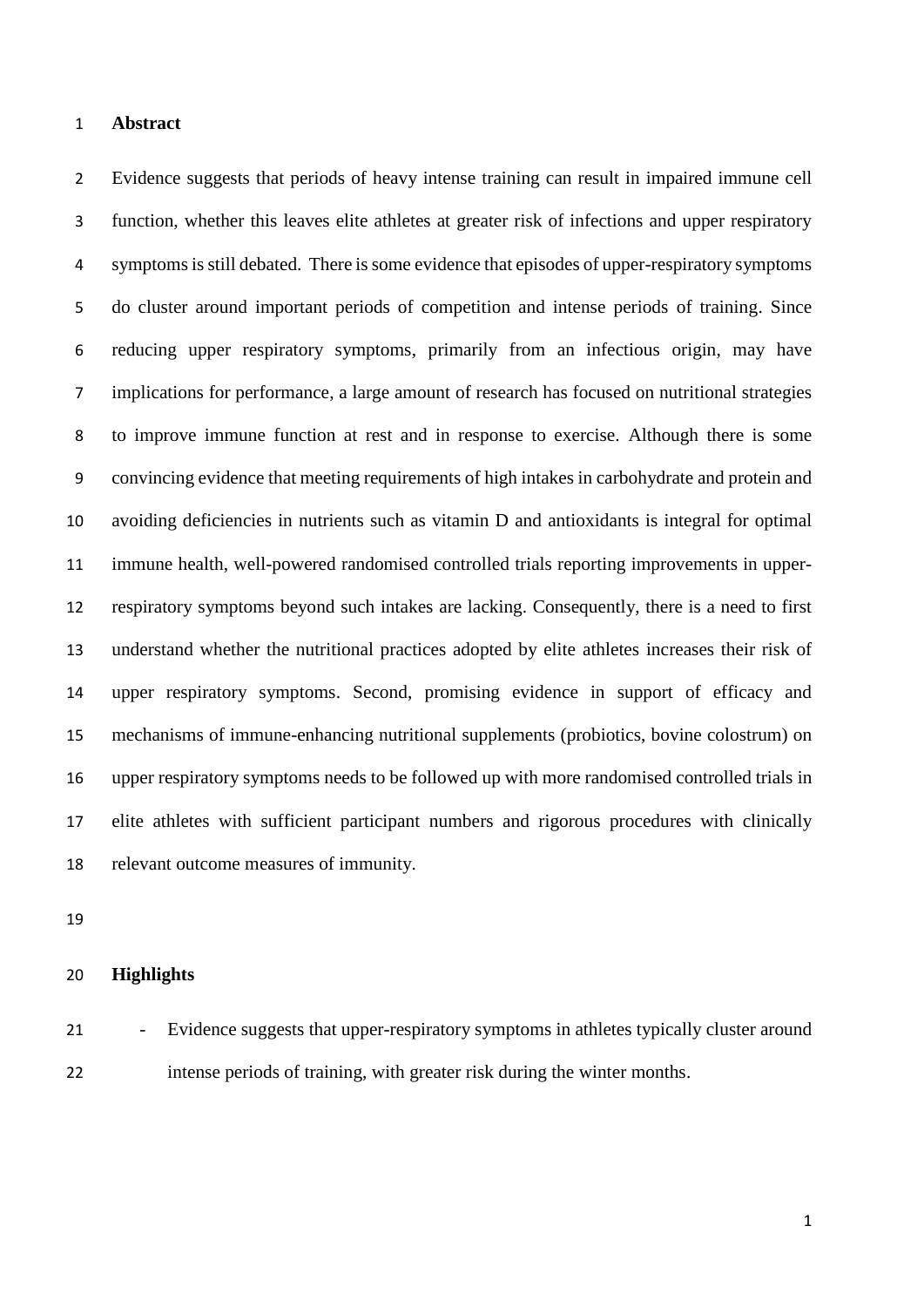- Emerging evidence supports the use of probiotics and bovine colostrum to enhance immune health and reduce URS, to further elucidate mechanisms and efficacy well-powered randomised control trials in athletes are warranted
- Exercise in a state of mild hypohydration (1-3%) may not detrimentally affect mucosal immunity, with little evidence for an association between hypohydration and self-reported URS
- Randomised control trials to establish how periodised carbohydrate intake can impact self-reported URS and *in-vivo* measures of immune function in athletes are warranted
- Limited evidence to support to the use of protein and amino acid supplementation to reduced URS
- Antioxidant and vitamin D supplementation may be warranted in those who are deficient and exposed to extreme unaccustomed acute physical stress, however randomised control trials tracking changes in URS and immunological markers in athletes are needed.

- **Key words**
- Immunology, Nutrition, Exercise

# **Introduction**

 The relationship between infection risk and exercise training load has long been described as a J-shaped curved (Figure 1), with high training loads believed to increase the risk of opportunistic infections, particularly of the upper respiratory tract (Nieman, 1994). However, there is limited empirical evidence that elite athletes experience more infections than the general population (Svendsen, Taylor, Tonnessen, Bahr & Gleeson, 2016). Based on re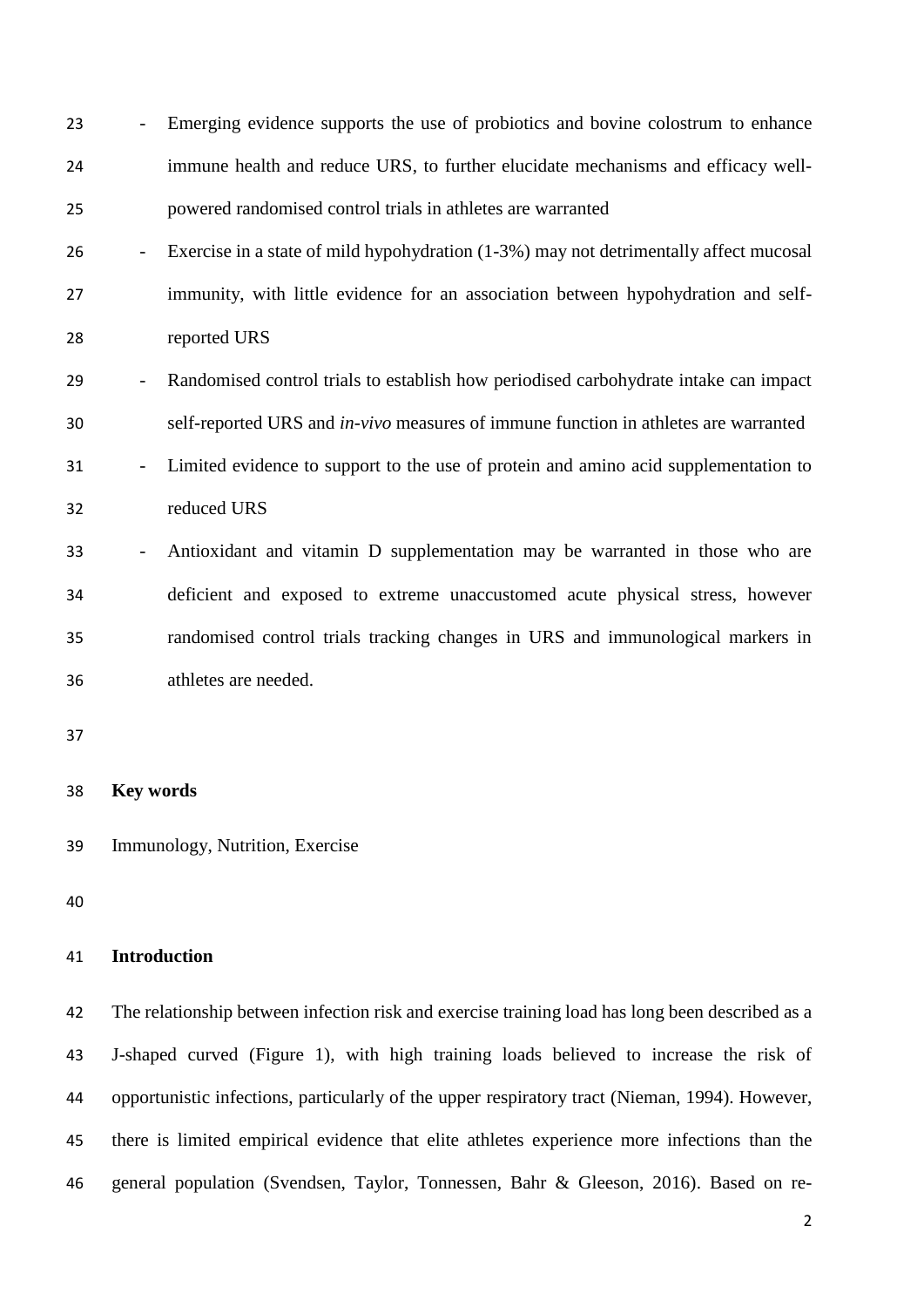evaluation of published data, Malm (2006) proposed that elite training is associated with a lower susceptibility to infection compared to high exercise workloads, whereby the relationship between infection risk and training load instead resembles an S-shaped curve (Figure 1)(Malm, 2006). Whilst this remains to be verified in prospective studies, it is hypothesised that to maintain elite athlete status there is a pre-requisite to have a robust immune system capable of withstanding infections even during heightened physical and psychological stress. However, it may be that the reduced infection risk in elite athletes observed in previous studies may not reflect a lower impact of physical stress (exercise workload) per se but rather a reflection of better preventive and treatment strategies in place within the studied elite settings. Nevertheless, although elite athletes may not experience a greater annual incidence rate of infections, there is increasing recognition that episodes of upper-respiratory symptoms (URS) typically cluster around intense periods of training (Hellard, Avalos, Guimaraes, Toussaint & Pyne, 2015; Moreira, Delgado, Moreira & Haahtela, 2009; Svendsen, Gleeson, Haugen & Tønnessen, 2015; Svendsen et al., 2016) with a greater risk during winter months (Hellard et al., 2015; Spence et al., 2007).

 URS is the most common medical complaint affecting athletes, and with medals often being decided by the smallest of margins, even minor illnesses can have a meaningful, negative impact on competition outcomes. Indeed, fewer days of illness appears to be one factor that differentiates World and Olympic medallists from other international-level athletes (Svendsen et al., 2015). URS in athletes is likely to involve both infectious and non-infectious causes, previous reports suggest between 31% (Spence et al., 2007) and 82% (Hanstock et al., 2016) of URS episodes during winter months occur with an infectious pathogen. Non-infectious URS in athletes may be related to allergic rhinitis, asthma and/or exercise-induced bronchoconstriction.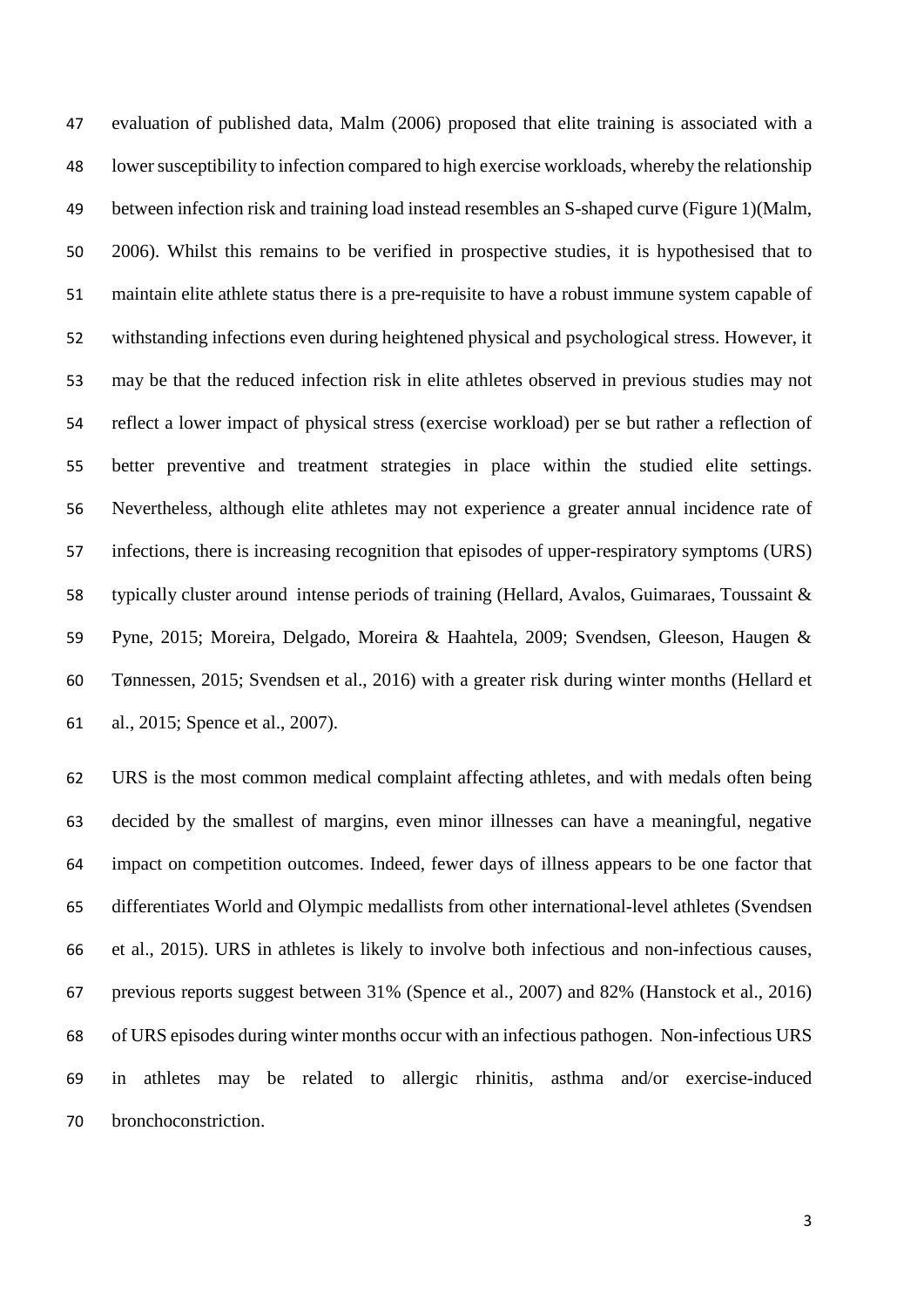Since reducing URS, particularly of infectious origin, may have implications for athletic performance, it is not surprising that a large amount of research has focused on nutritional strategies to improve immune function at rest, and/or favourably modify the immune response to exercise. Although the impact of a chronically high training load on immune function is still debated, it is documented that a single bout of prolonged, intense exercise transiently modifies a large number of immune variables. Following intense exercise an individual's capacity to defend against pathogens is altered, resulting in what is referred to as an "open window" for infectious causes of URS, lasting up to 72 hours post-exercise depending on the intensity and duration of the exercise, and the immune marker measured (Moreira et al., 2009).

 Quantifying immunocompetence in athletes in the field and identifying changes that predict infection risk as a result of interventions is challenging. The gold standard (or most relevant outcome) may be clinical symptoms such as whether or not an individual actually contracts an infection, as confirmed by pathological tests, assuming that pathogen exposure is similar across intervention groups. However, in order to elucidate the underlying mechanisms that mediate any potential changes in infection risk following a nutrition intervention, it would also be pertinent to include immunological markers in laboratory research trials.

 This short review will provide an updated summary on selected immune nutrition topics including dietary carbohydrate and protein intake, hydration status, antioxidants, vitamin D, bovine colostrum, and probiotics, including when evidence is available practical recommendations for the sport and exercise nutrition practitioner and/or athlete and coach (Table 1). For a more in-depth review, readers are referred to the latest consensus statement of the ISEI (Bermon et al., 2017).

#### *Carbohydrate*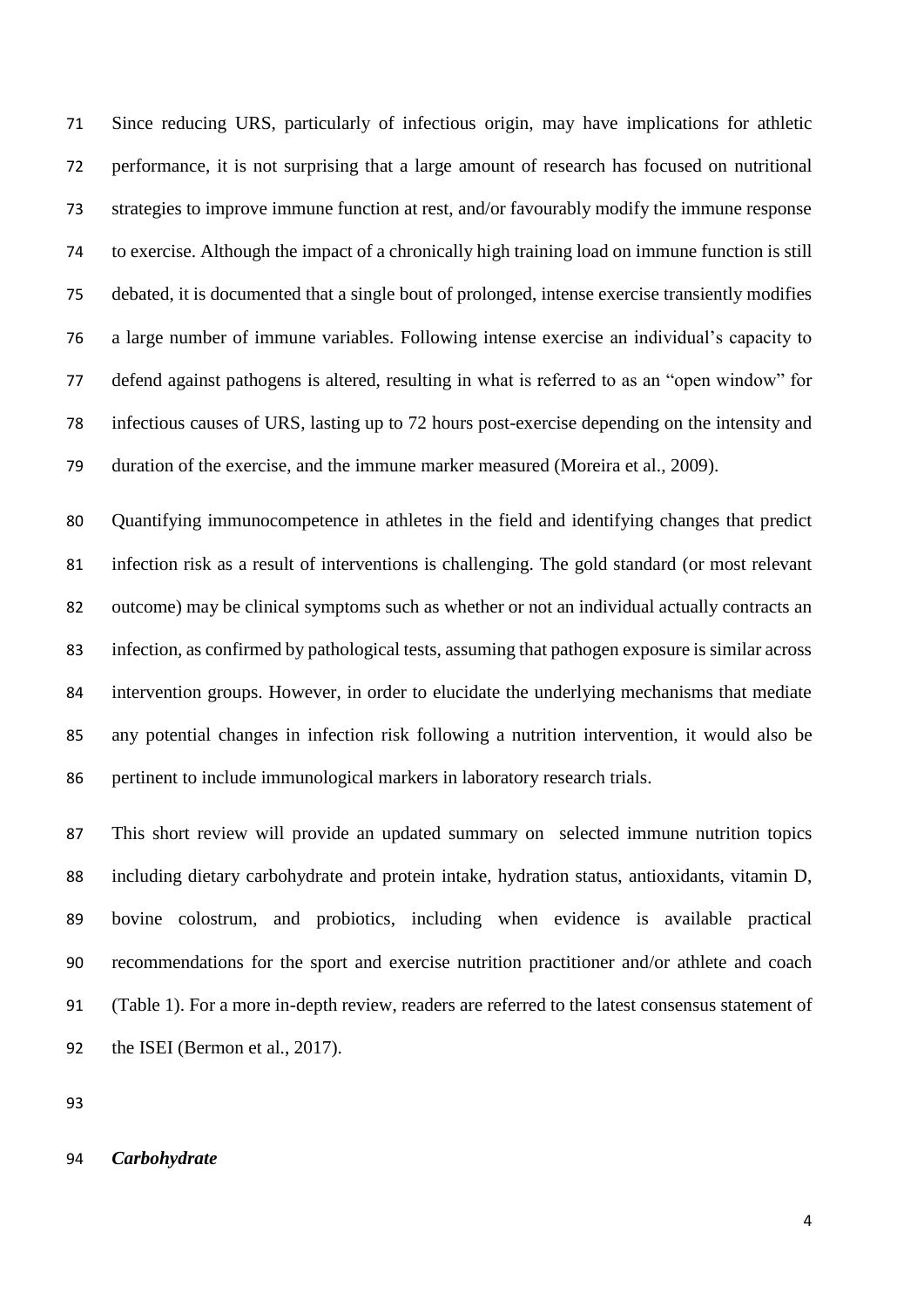It is well documented that carbohydrate intake is a fundamental part of an athlete's diet, both in its ability to enhance physical performance and its role in recovery following exercise. Athletes adopting a train-low compete-high CHO intake approach may increase their risk of immune impairment during periods of restricted CHO intake (Burke, 2010). Previous work has shown that participants on low carbohydrate diets (less than 10% of energy from CHO) for 48 – 72 hrs have larger circulating stress hormone (cortisol, adrenaline) and cytokine (IL1ra, IL6, IL10) responses when compared to normal or high CHO diets (Bishop, Walsh, Haines, Richards & Gleeson, 2001b). Whilst it should be noted that it is unusual for elite athletes to regularly have intakes as low as that outlined in the Bishop paper (<10% of daily energy intake 104 from CHO equated to  $\sim$ 1.1 g/kg body mass per day); it is not unheard of for this to be the case for short periods. Athletes may adopt a low CHO intake lasting 1-3 days in specific scenarios e.g. making weight or during periods of tapering where training volume may decrease for competition preparations (Reale, Slater & Burke, 2017). In contrast, high CHO diets have been associated with blunted plasma cortisol responses to exercise due to preservation of plasma glucose, better maintenance of post-exercise plasma glutamine concentrations and attenuated exercise-induced disturbances in the number of circulating leukocytes, neutrophils and lymphocytes (Bishop, Walsh, Haines, Richards & Gleeson, 2001a; Gleeson, Blannin, Walsh, Bishop & Clark, 1998).

 The majority of evidence from the literature suggests that increasing CHO availability will act indirectly to reduce the stress hormone response to exercise and therefore limit exercise- induced immune impairment. There is also some evidence to suggest the beneficial effects of consuming CHO during exercise can occur without any effect of plasma cortisol levels, although this is likely to be dependent upon intensity and duration (Green, Croaker & Rowbottom, 2003). Sixty grams per hour of CHO attenuates the rise in plasma cytokines during exercise, and reduces the trafficking of leukocyte subsets during prolonged (2.5h) endurance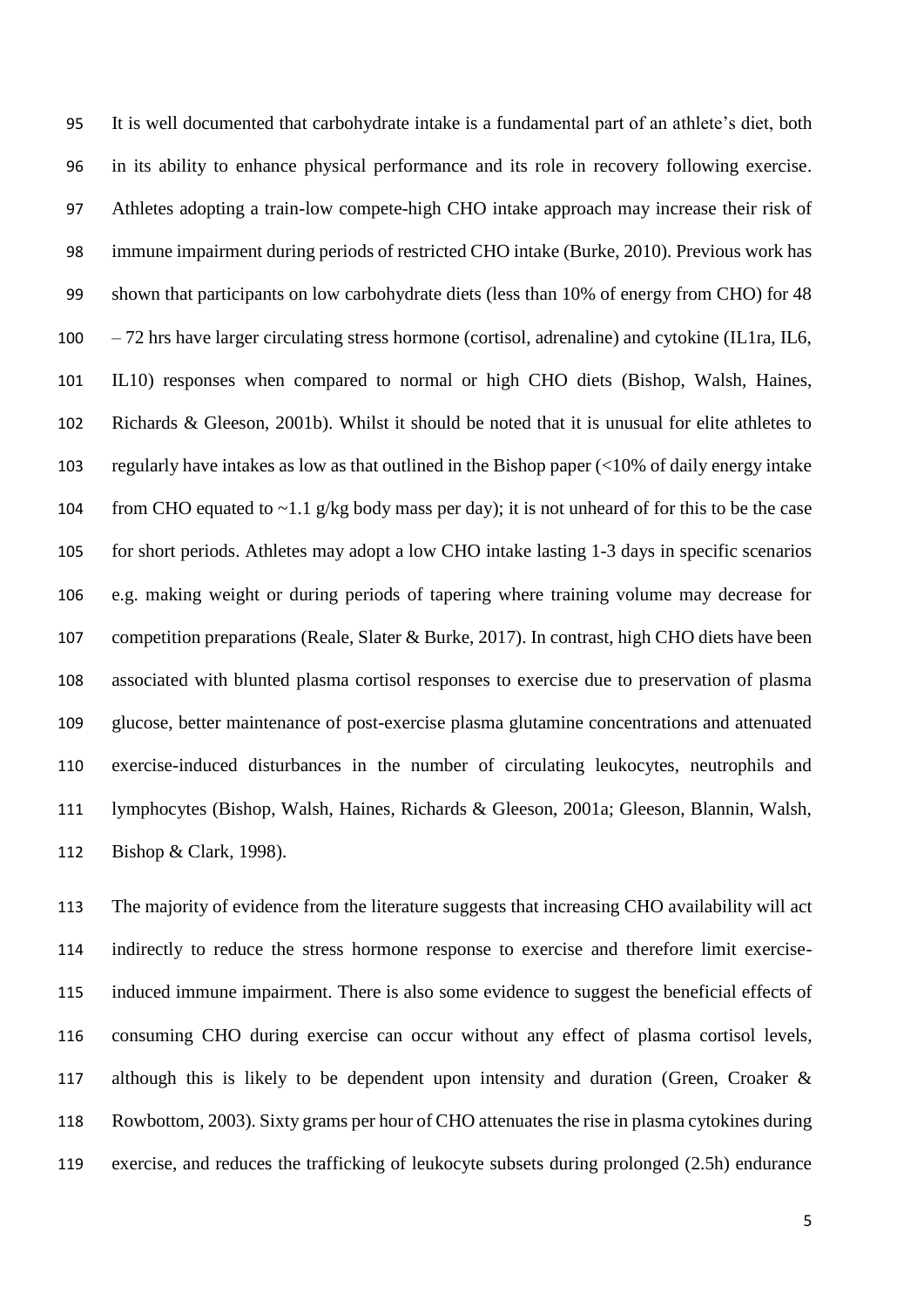running (Henson et al., 1998). In contrast, however, CHO feeding during marathon running appears ineffective in altering salivary secretory immunoglobulin-A secretion and reducing self-reported symptoms of URS (Nieman et al., 2002). Recent evidence also found that acute CHO ingestion before, during and after prolonged exercise had no benefit on in vivo immune responses with a novel antigen (Davison, Kehaya, Diment & Walsh, 2016).

 Whilst a substantial body of evidence supports the influence of carbohydrate availability (in terms of dietary intake or acute supplementation) on stress hormone responses and in vitro markers of immune function (Bishop, Walsh, Haines, Richards & Gleeson, 2001a; Gleeson et al., 1998), evidence is lacking with use of clinically relevant outcomes (integrated in vivo measures, incidence of URS). Despite the lack of studies showing a benefit of CHO on URS it is important to acknowledge that CHO intake and supplementation have consistently been shown to enhance aspects of performance and recovery. Subsequently if athletes achieve recommended intakes for CHO (Table 1) during training and competition, it may help control for any proposed impact of CHO availability on immune function. Periodised CHO intake to match training intensity and competition with periods of restriction to enhance training adaptations (Bartlett, Hawley & Morton, 2015; Burke, 2010) could offer a suitable compromise between fuelling and enhancing training adaptations and limiting the negative effects of low CHO availability upon the stress hormone response.

### *Protein*

 Immune function is reliant on rapid cell replication and generation of proteins such as cytokines and immunoglobulins. It is therefore not surprising that inadequate protein intake has been associated with compromised host defence and susceptibility to opportunistic infection. Although athletes typically appear to consume adequate amounts of protein, some individuals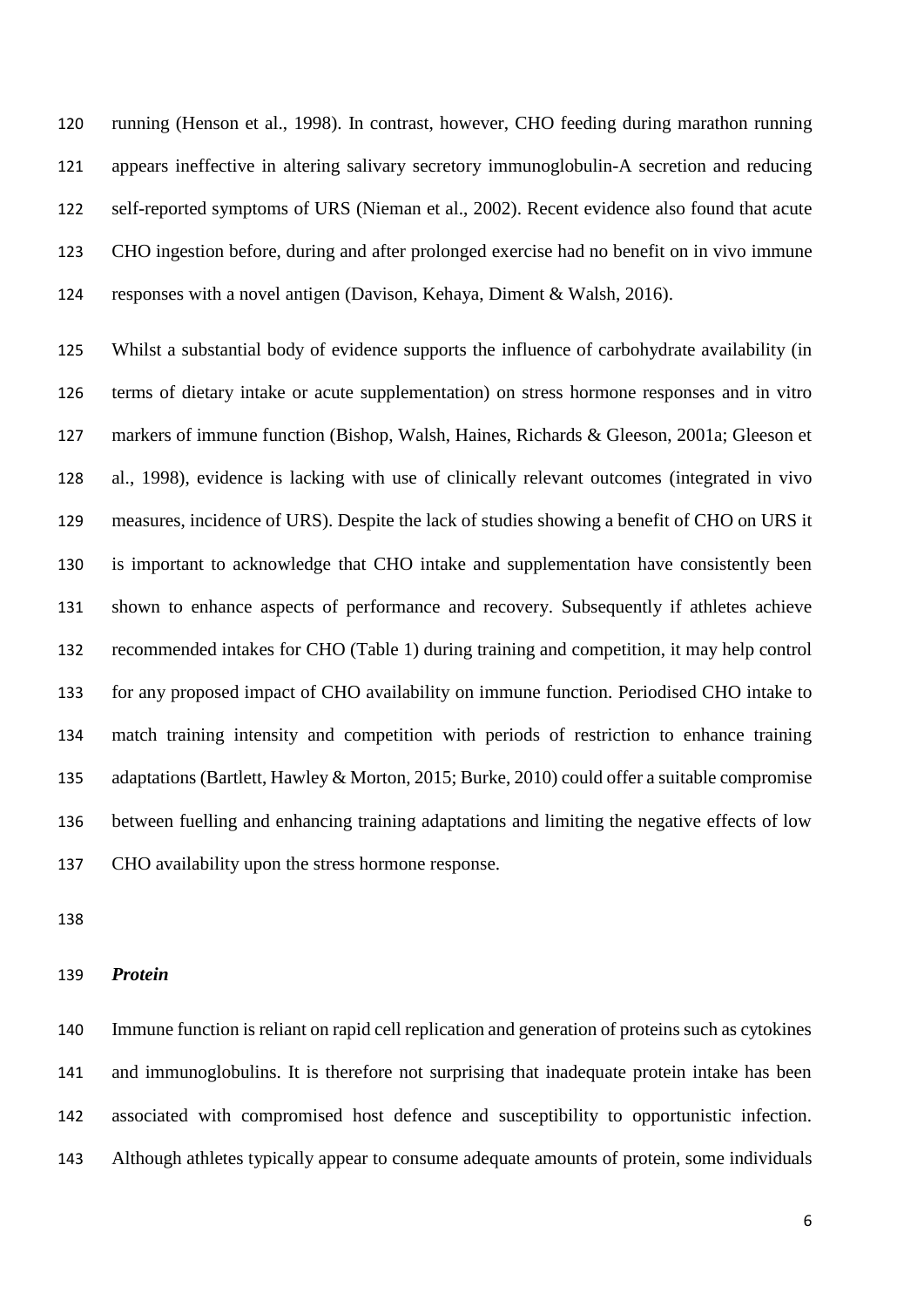may experience sub-optimal protein intake, for example during periods of heavy training and/or weight loss. Even in endurance athletes meeting the recommended daily protein intake of 1.6 g/kg body mass (Tarnopolsky, 2004), there may be immunological benefits of further increasing dietary protein during intense training periods. Witard et al. (2014) found that during intensified training increasing daily dietary protein intake from 1.5 to 3 g/kg body mass (whilst maintaining a carbohydrate rich diet of 6 g/kg body mass per day) blunted the exercise-induced impairment in CD8+ T lymphocyte, total leukocyte and granulocyte redistribution observed in participants following a lower protein diet (Witard et al., 2014). Importantly the high protein diet resulted in significantly fewer self-reported URS, with the authors proposing that consumption of a high protein diet may help maintain immune surveillance during high- intensity training. The exact dose for optimal immunological benefits during periods of intensified training may be somewhere between 1.5 and 3g/kg body mass, depending on the type of exercise conducted, but further research is warranted to establish clearer recommendations.

 There has also been interest in single amino acid supplementation to influence immune competence in athletes. Specifically the non-essential amino acid glutamine is an important fuel for immune cells in particular lymphocytes and macrophages (Castell & Newsholme, 1997). Endurance exercise can reduce plasma glutamine (Castell & Newsholme, 1998) and it has been hypothesized that oral glutamine supplementation may enhance post-exercise immunity (Castell & Newsholme, 1997). However, the majority of studies have found that reduced plasma glutamine does not meaningfully contribute to exercise-induced immune impairment (Gleeson, 2008). Despite an attractive hypothesis, there is little evidence that glutamine supplementation influences immune responses to exercise.

 There remains a lack of randomised controlled trials assessing increased protein intake upon self-reported URS, and despite some mechanistic evidence for glutamine supplementation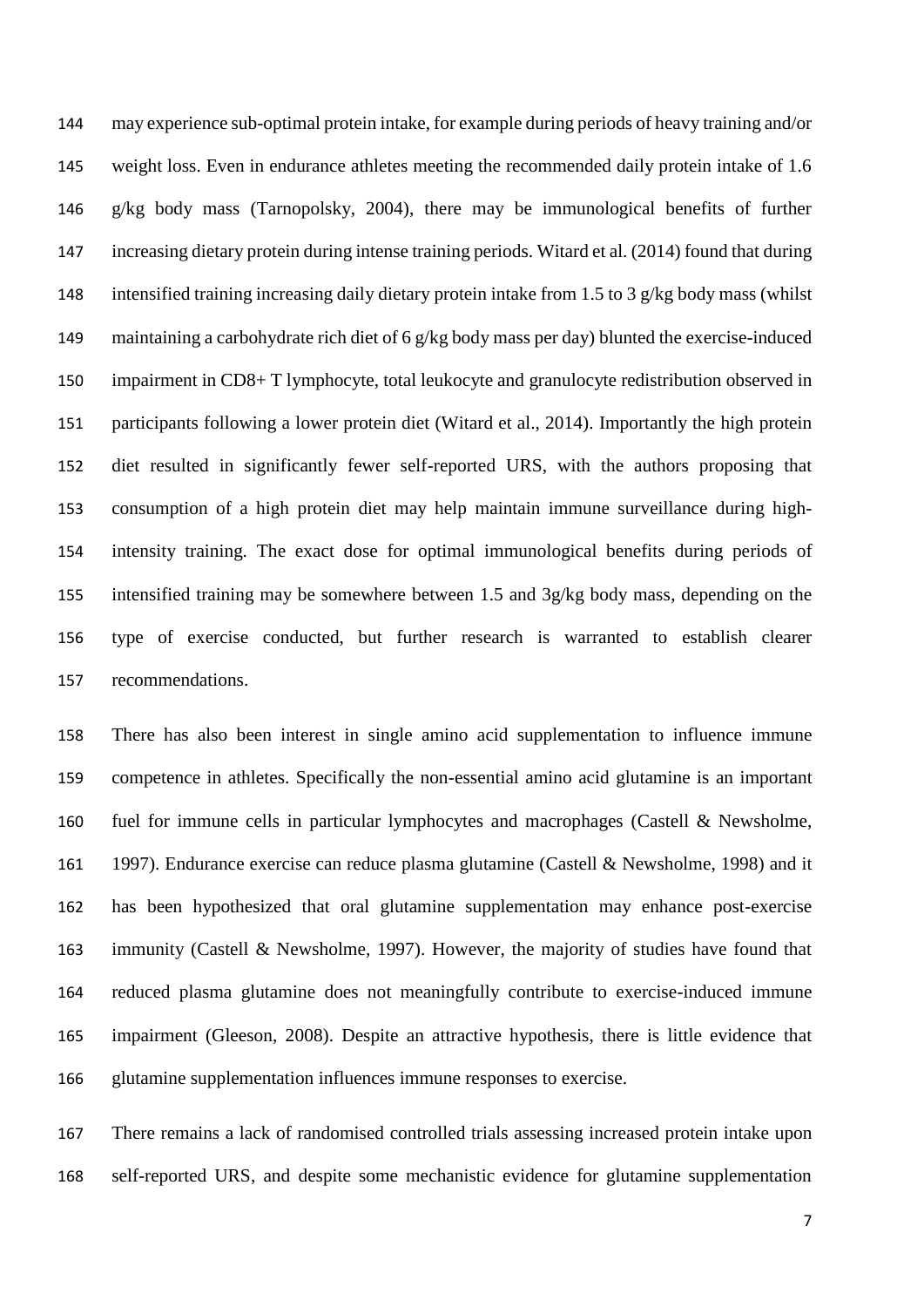showing immune benefits, to date there is limited evidence that glutamine supplementation is effective in abolishing the post-exercise immune cell impairment and URS.

#### *Hydration*

 It is not unusual for athletes to commence training in a pre-existing fluid deficit. A combination of factors can lead to this predisposition, including failure to rehydrate between sessions or specific weight making strategies. The potential negative effects of hypohydration during exercise in laboratory settings are well documented; increased cardiovascular strain, elevated core temperature and increased perception of effort (Sawka & Coyle, 1999). Furthermore, a pre-exercise fluid deficit of as little as a 1.5-2.0% body mass loss (BML) has been suggested to negatively affect laboratory based exercise trials (Maughan & Shirreffs, 2004). In contrast, recent evidence suggests that in appropriate and representative environmental conditions of outdoor exercise where effective evaporative cooling can be maintained body mass losses of up to 3% can be well tolerated and have little negative impact upon exercise performance (Wall et al., 2015).

 With regard to the immune response to moderate hypohydration there appears to be no negative effect on total or differential leukocyte numbers, lymphocyte function (Mitchell, Dugas, McFarlin & Nelson, 2002), neutrophil function, or antigen-stimulated cytokine production (Svendsen, Killer & Gleeson, 2014). As such, undertaking exercise in a hypohydrated state, at least within the range generally applicable to athletes, does not appear to have meaningful implications for cellular immunity.

 In contrast, significant reductions in salivary flow rates have been observed in exercising participants at a BML of 1.3-3% (Killer, Svendsen & Gleeson, 2015). Saliva contains numerous antimicrobial proteins (AMPs) that play an important role in mucosal immunity, and reductions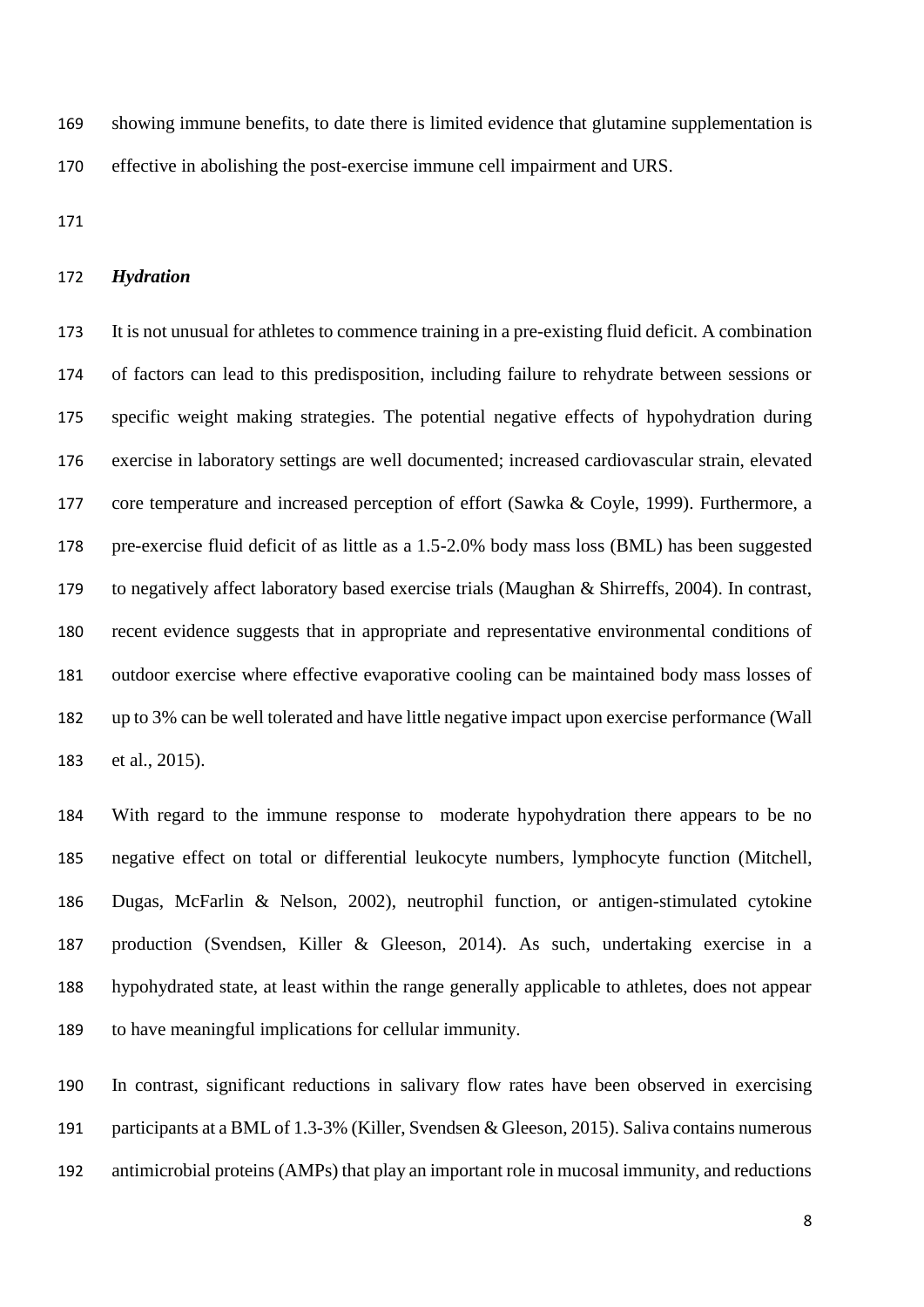in salivary flow rate may therefore have implications for host defence. To date, secretory IgA (SIgA) has been the most studied marker of mucosal immunity within athletic populations. The importance of salivary lysozyme (SLys) and salivary lactoferrin (SLac) have also gained recognition as both are present in mucosal secretions of the upper respiratory tract and understood to play an integral role in the innate immune system.

 Fortes and colleagues investigated SIgA and SLys following exercise-induced dehydration and subsequent overnight fluid restriction (3% BML) (Fortes, Diment, Di Felice & Walsh, 2012). Dehydration resulted in a significant decrease in SIgA concentration, with no change in secretion rate and conversely, no change in SLys concentrations but a significant reduction in secretion rate. Research has also identified transient changes in salivary AMPs during and immediately post-90 min exercise following 24 h fluid restriction, which had mostly returned to baseline values by 3 h post-exercise (Killer et al., 2015). Exercise in a state of mild hypohydration caused a reduction in saliva flow rate, yet induced greater secretion rates of SLac and higher concentrations of SIgA and SLys.

 These data suggest that prolonged exercise in a state of mild hypohydration (1-3%) may not detrimentally affect mucosal immunity. Whilst there remains a lack of evidence into incidence of URS and hydration status, it is unlikely that the reported small transient fluctuations in salivary AMPs would translate into clinical relevance. Furthermore, inconsistencies in the measurement of AMP concentrations vs secretion rates, variation in dehydration protocols (fluid restriction vs exercise-induced) and a wide range of levels of dehydration (percentage BML) are likely to contribute to the lack of clarity around the impact of hydration on mucosal immunity, in particular when deciphering any clinical significance. Future research should look to address some of these issues and establish if exercise-induced hypohydration in a range of environments (laboratory and field) can have a detrimental impact upon exercise-induced immune impairment.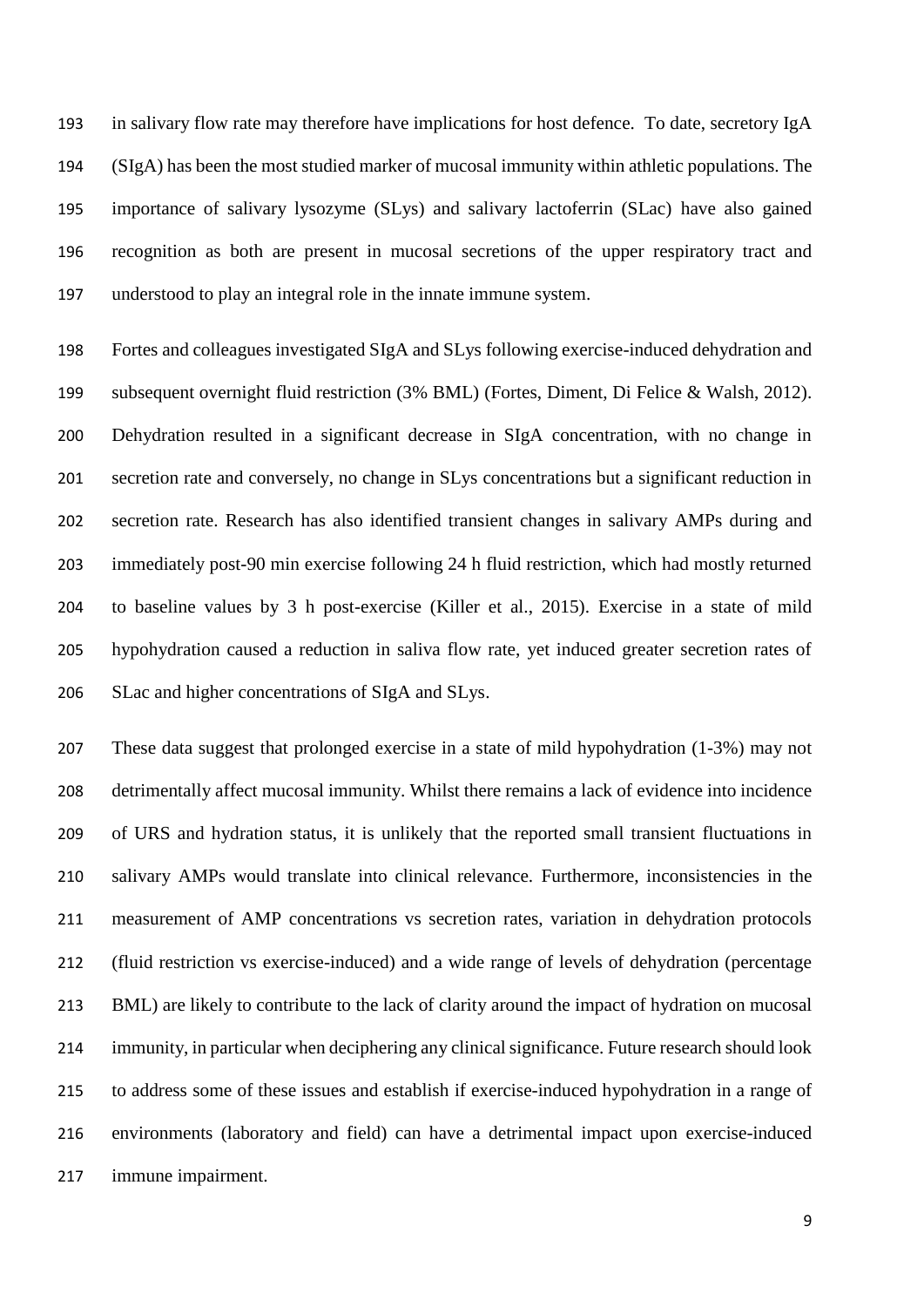# *Antioxidants*

 Strenuous exercise is associated with an acute increase in the production of free radicals (reactive oxygen species (ROS), and reactive nitrogen species (Powers, Nelson & Hudson, 2011). An endogenous network of enzymatic (e.g. superoxide dismutase, glutathione peroxidase, catalase) and non-enzymatic antioxidants (e.g. vitamins A, C and E) exist to provide intracellular and extracellular protection against oxidant damage (Powers, Deruisseau, 225 Quindry & Hamilton, 2004). Whilst it is acknowledged these antioxidant defences adapt with training, it has long been debated whether they are sufficient to counter oxidant production during strenuous exercise. Early investigations highlighting the damaging effects of oxidants on muscle and cells led to a proposed role of antioxidant status in exercise-induced immune dysfunction following prolonged exercise (Powers et al., 2011).

 Of all the potential exogenous antioxidant supplements, the essential nutrient vitamin C has received the greatest attention as a strategy to support immune health in athletes (Nieman et al., 2002). Initially, interest was also partly due to preliminary evidence of the prophylactic benefit of vitamin C on the common cold. The current evidence, however, provided by the 234 latest Cochrane review, reports that routine vitamin C supplementation  $(> 0.2 \text{ g per day})$  does not reduce the risk of developing a cold in the general population but such regular supplementation (as opposed to upon onset of symptoms) appears to reduce the duration and severity of colds (Hemilä & Chalker, 2013). In contrast, pre-specified sub-group analysis of trials in this review concluded that there is firm evidence that vitamin C supplementation between 0.25 and 1.0 g/day results in reduced number of participants reporting URS under periods of physical stress with or without cold stress (marathon runners, skiers and soldiers on subarctic operations). The underlying mechanism(s) of such effects remains unclear,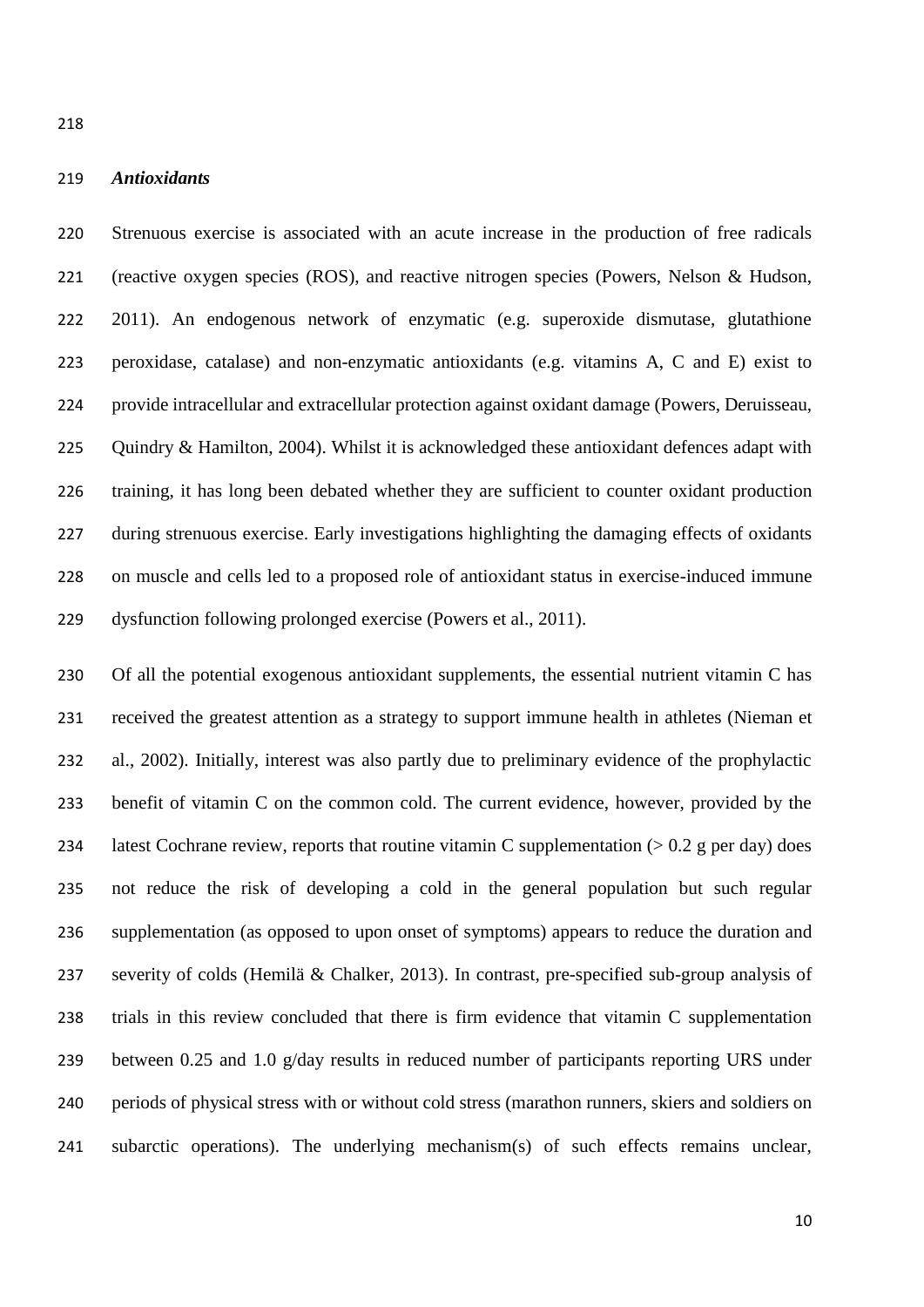particularly as any role of exercise-induced oxidant production in alterations of immune dysfunction has not been shown consistently (Nieman et al., 2002). Additional evidence has purported benefits of vitamin C in non-infectious causes of URS (e.g. exercise-induced bronchoconstriction) following exercise (Hemilä, 2013).

 Investigation of other essential nutrients with antioxidant potential (e.g. vitamin E) or multiple vitamins have largely been unsuccessful with concerns over pro-oxidant/pro-inflammatory effects in large doses or interference with the role of ROS in key signalling processes of training adaptation (Nieman & Mitmesser, 2017). Focus in this area has shifted towards other nutritional compounds in the human diet such as polyphenols, albeit the emerging evidence of the effects of these interventions on URS risk in athletes also appear to be independent of any antioxidant properties (e.g. direct anti-pathogenic pathways) (Somerville, Braakhuis & Hopkins, 2016). There is lack of conclusive evidence that exercise-induced oxidant production is detrimental to athlete health, including host defence. Nevertheless, the additional evidence of the effect of vitamin C on duration and severity of URS means evaluation on an individual athlete basis may be clinically worthwhile. The evidence of higher regular intake of vitamin C and reduced incidence of URS, however, should not be ignored. It is important to stress that 258 these benefits were evident within a range of doses  $(0.25 - 1.0)$  g per day) that were not particularly high, and thus excess consumption may be easily achieved through use of over-the counter vitamin C supplements. It appears that these benefits are only apparent in those exposed to short-term unaccustomed physical stress. Such findings may have limited application to the trained athlete who has regular (long-term) exposure to such stress (i.e. training and competition).

*Vitamin D*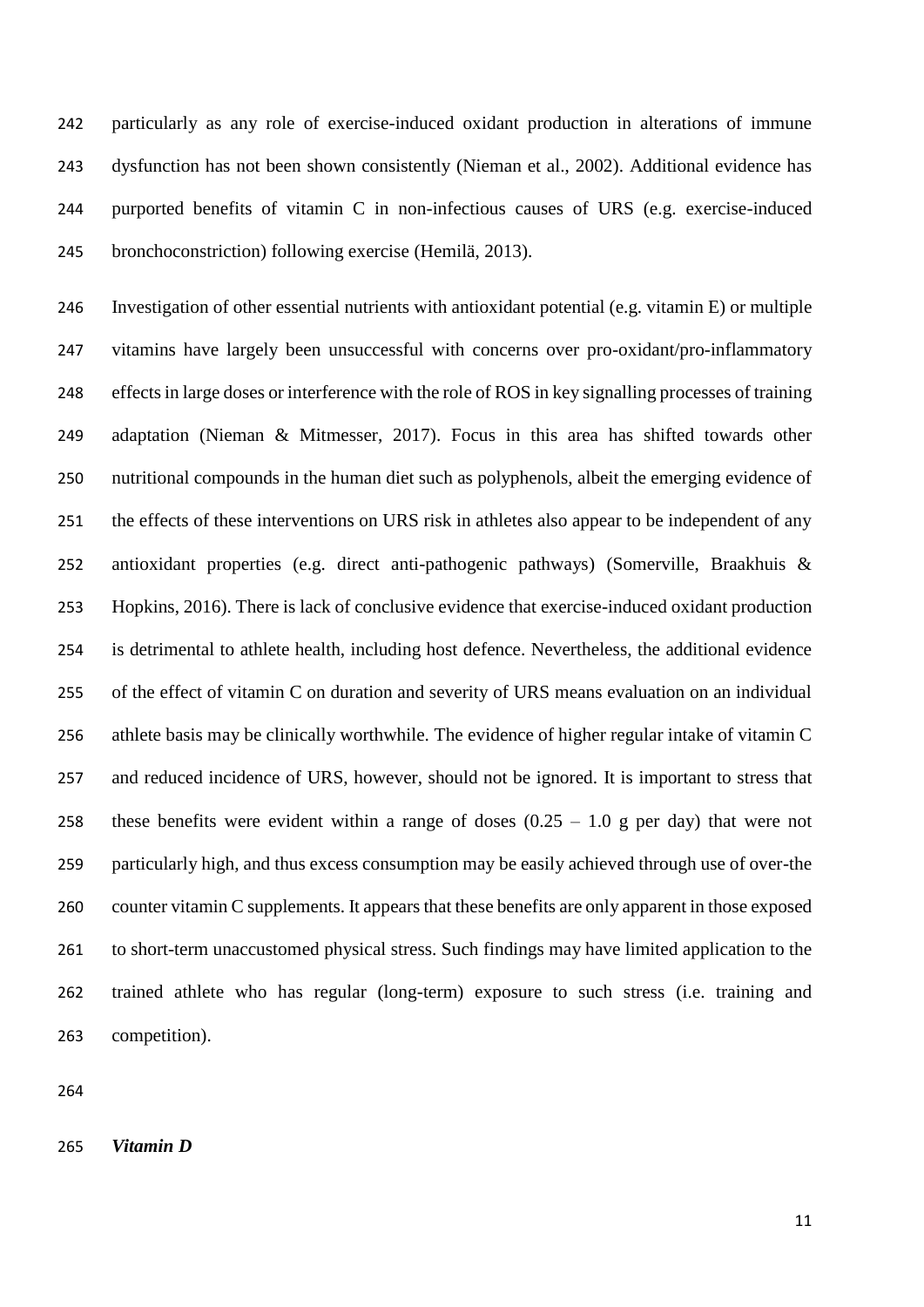Over the past decade, there has been emerging evidence highlighting the role that vitamin D may have in athlete health (Owens, Fraser & Close, 2015). Commonly known for its role in bone health (Ebeling, 2014) and muscle function (Owens et al., 2015) it is also increasingly recognised for its role in inflammation and aspects of innate and acquired immunity (He et al., 2016).

 Unlike other vitamins that are primarily obtained through diet, physiological sufficiency for vitamin D can be met through endogenous synthesis via UV irradiation of the skin's dermis. The cutaneous production of vitamin D is highly variable and dependent upon both environmental and individual factors. These include season, time of day, amount of cloud cover, skin pigmentation, age, clothing, and use of high-factor sunscreen (Chen et al., 2007). Furthermore, vitamin D synthesis drops in winter months at latitudes greater than 35-37° due to insufficient UVB photons reaching the Earth's surface (Webb, Kline & Holick, 1988).

 Adequate concentration has been previously defined as serum 25 hydroxy vitamin D  $(25(OH)D) > 50$  nmol/L by the US Institute of Medicine. However, within the literature, there is a lack of consensus as to what constitutes vitamin D deficiency and what might be classified as an insufficiency for elite athlete health and performance. It is beyond the scope of this review to discuss what constitutes sufficient or optimal circulating concentrations of 25(OH)D, so readers are referred to He et al (2016) for more information (He, Aw Yong, Walsh & Gleeson, 2016). The prevalence of deficiency and sufficiency in athletes varies by, training location, sport (Larson-Meyer & Willis, 2010) and skin colour (Pollock, Dijkstra, Chakraverty & Hamilton, 2012), with deficiency being greater in the winter months (Farrokhyar et al., 2015). There is growing evidence that vitamin D likely plays a key role in both innate and acquired immunity through its modulation of gene expression (Kamen & Tangpricha, 2010). Vitamin D upregulates gene expression of antimicrobial peptides, which are important regulators in innate immunity, and downregulate expression of inflammatory cytokines (He et al., 2016).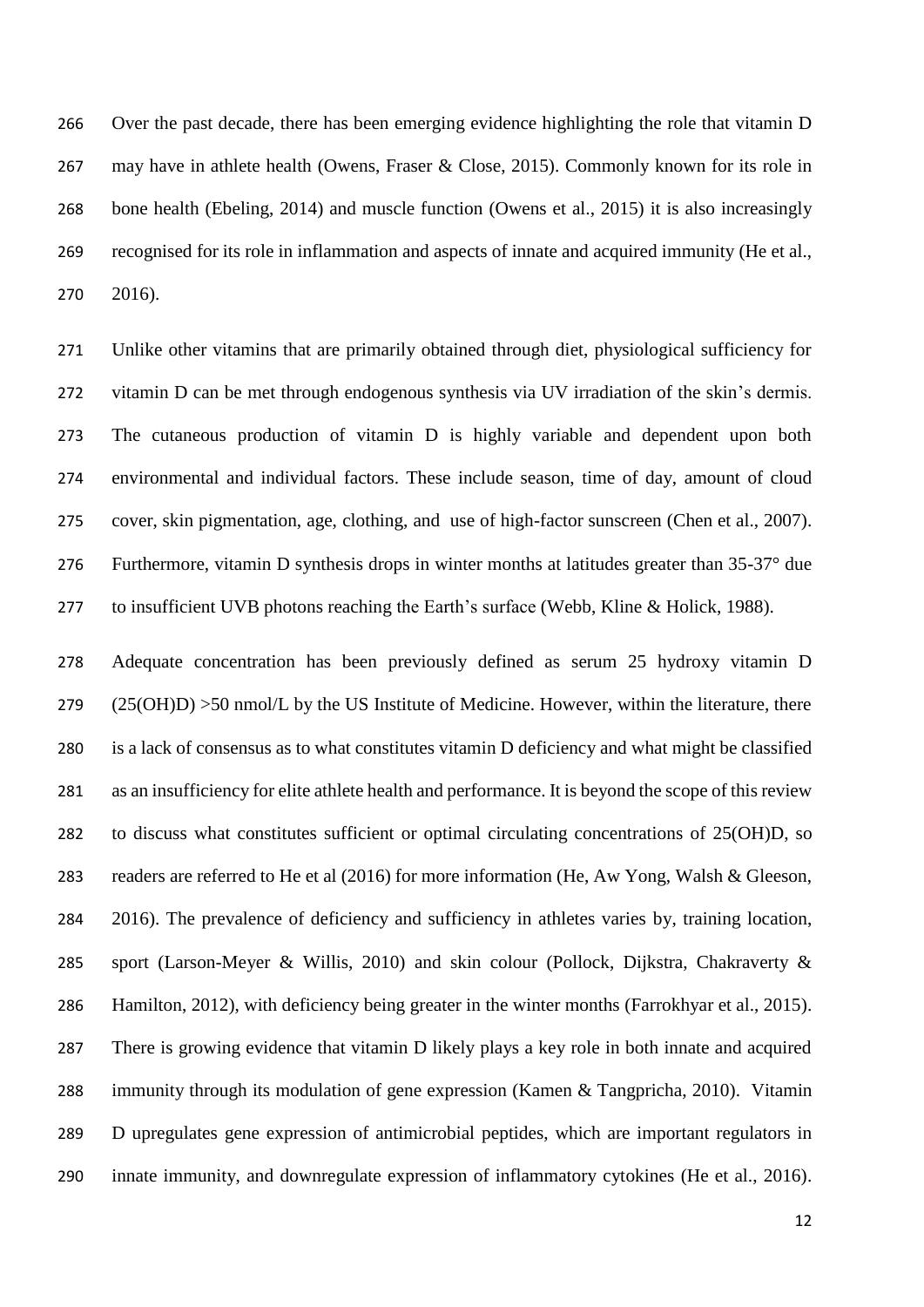Furthermore, vitamin D is also found to have an immunomodulatory effect on T and B-lymphocytes in acquired immunity (Von Essen et al., 2010).

 A small number of studies have reported negative associations between vitamin D concentration and self-reported URS in athletes (He et al., 2013) and military personnel (Laaksi et al., 2007). In a study of endurance athletes, those in a Vitamin D deficient status group 25(OH)D < 30nmol/L), reported greater number of URS days and higher symptom-severity scores compared to counterparts with greater circulating vitamin D concentrations (He et al., 2013). Elite athletes reporting with URS who had a positive virology/bacteriology result (infectious group) or athletes with a mild to moderate leucocytosis (suggestive group) had significantly lower levels of circulating 25(OH)D levels than athletes with a negative virology/bacteriology count and normal differential leukocyte count (Cox et al., 2008). In a military setting young Finnish conscripts who had low circulating 25(OH)D concentrations 303 (defined by the authors as  $\langle 40 \text{ nmol/L} \rangle$  had significantly more duty days lost to respiratory infection during 6 months of training and were 1.6 times more likely to miss duty due to respiratory infection than those with a circulating 25(OH)D >40 nmol/L (Laaksi et al., 2007).

 Although causality cannot be established from these cross-sectional comparison studies of physically active individuals, they are in agreement with RCTs of general populations that show reduced respiratory infections with daily or weekly vitamin D supplementation, particularly in those with deficiency (< 25-30 nmol/L circulating 25(OH)D) (Berry, Hesketh, Power & Hyppönen, 2011).

# *Bovine colostrum*

 Bovine colostrum (COL) is the initial milk produced by a cow in the first few days following parturition. In addition to a different composition of macronutrients (higher percentage of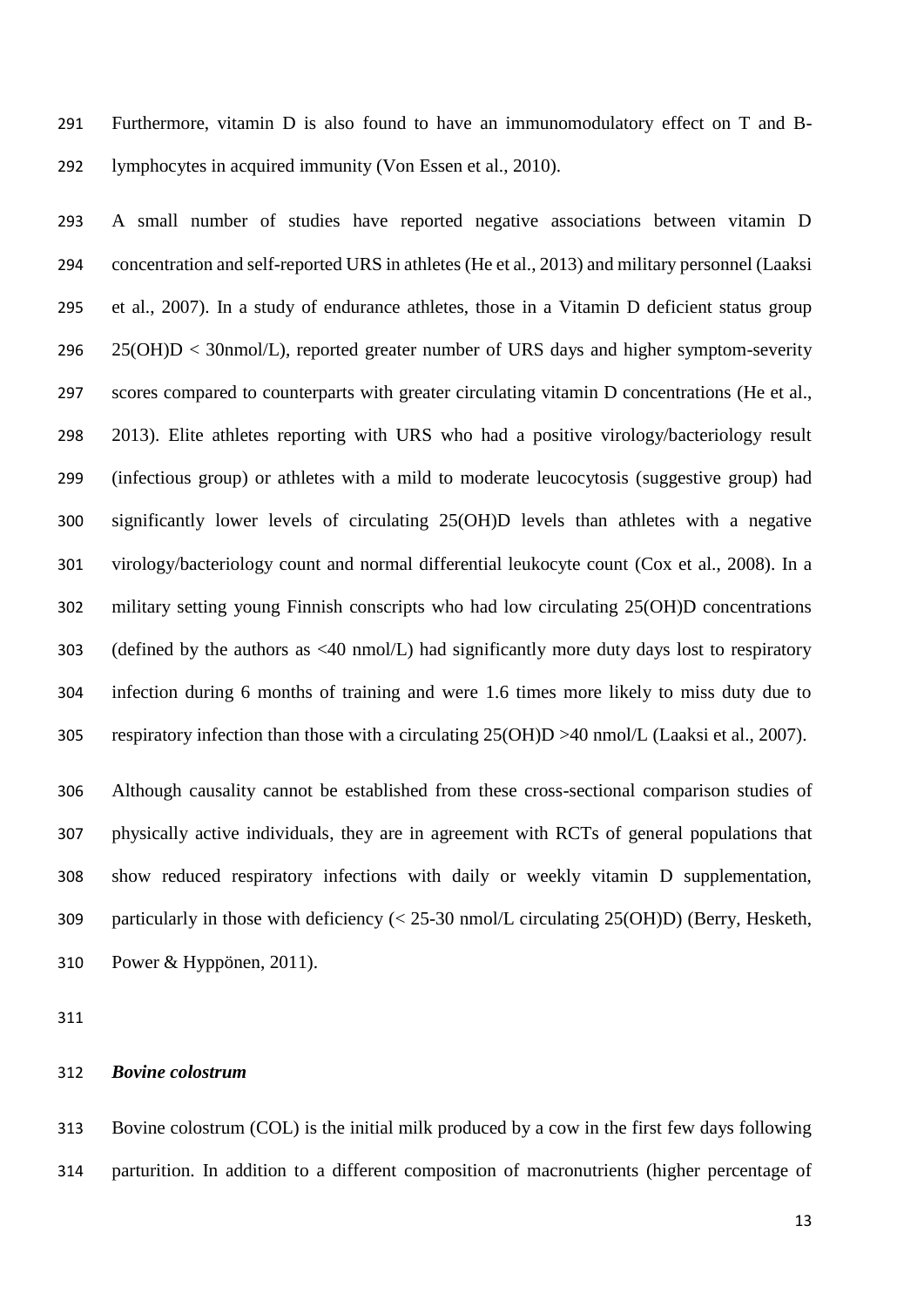protein, lower percentage of lactose and fat) compared to mature milk (Ontsouka, Bruckmaier & Blum, 2003), COL is richer in antimicrobial, growth and immune factors (Uruakpa, Ismond & Akobundu, 2002). In fact, the bioactivity of COL is at its greatest in the first milking with the concentrations of such components decreasing over the subsequent days (Korhonen, Marnila & Gill, 2000). Although sharing a homologous composition to human colostrum, the concentrations of immune factors in COL are in vastly greater concentrations (Shing, Peake, Suzuki, Jenkins & Coombes, 2013). Such bioactivity has led to suggestions that COL could enhance human immune function and hence aid prophylaxis of infections.

 A recent meta-analysis (Jones, March, Curtis & Bridle, 2016) of five randomised controlled trials concluded COL supplementation reduces the incidence rate of episodes and total number of days of URS during exercise training (cyclists, distance runners, recreational athletes, swimmers). The magnitude of these reductions (URS days: 44%; URS episodes 38%) are greater than the smallest clinically important difference, but the low precision of the individual study estimates (as a result of small sample sizes and hence low number of events) means that further trials will likely change the best estimate of the average effect of COL. The minimum and/or the optimum dose of COL for benefit on incidence of URS is yet to be confirmed, but there is preliminary tentative (observational) evidence suggesting 20 g per day may result in superior protection than 10 g (Jones et al., 2016) (Table 1). There remains a lack of evidence to determine whether COL supplementation can reduce duration or severity of URS episodes in athletes.

 Given the somewhat uncertainty surrounding the causes of self-reported URS with exercise, there may be a number of potential mechanisms responsible for the effects of COL on URS during exercise training. In-depth reviews of the underlying mechanisms in the effects of COL have been discussed extensively elsewhere (Bermon et al., 2017; Davison, 2012). Briefly, one proposed mechanism is that the small bioactive constituents of COL, or their metabolites,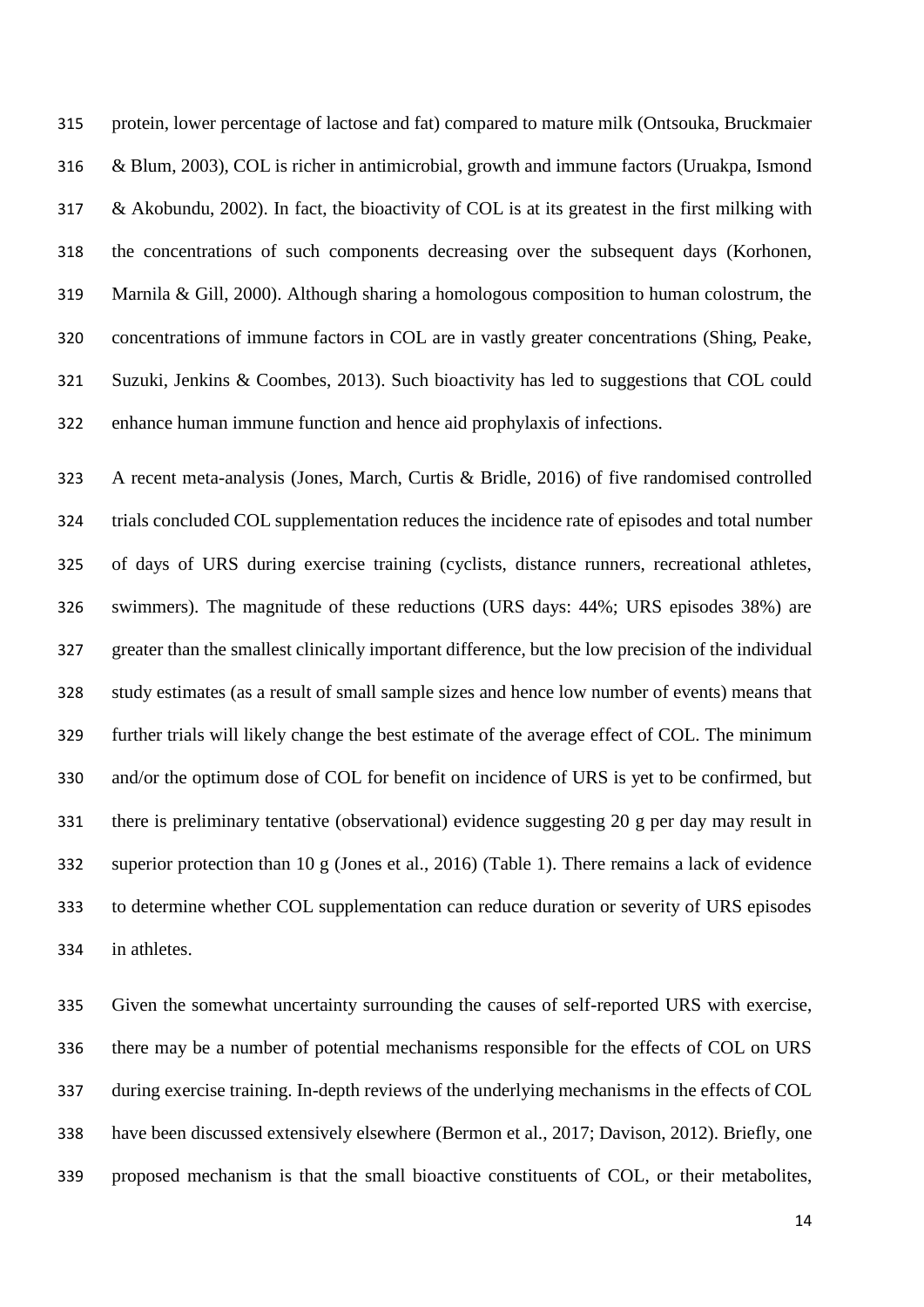appear in the circulation after consumption and have immune-enhancing effects on host immunity (Jones et al., 2016). Recently, COL supplementation induced greater sensitivity of in vivo immune responses to a novel antigen (experimental CHS) following prolonged exercise (Jones et al., 2018). Whilst recognising that the specific mechanisms of action of COL may differ between populations, reports of reduced incidence of respiratory infections in other at risk groups (with immune deficiency/recurrent infections) are further examples of available evidence supporting an hypothesis that use of COL can lead to changes in host defence against pathogenic causes of URS (Cesarone et al., 2007; Patıroğlu & Kondolot, 2013).

#### *Probiotics and Prebiotics*

 The human intestine represents the largest mass of lymphoid tissue in the body and is resident to thousands of bacterial taxa (Wylie et al., 2012). The adult gastrointestinal immune system comprises of a stable alliance among the commensal microbiota, immune mediators, and the epithelial barrier. All three components are essential for function and maintenance of a stable and mature intestinal immune system. Nutritional supplementation to support the gut microbiota is a proposed means to maintain immune competence and reduce URS risk (Hao, Dong & Wu, 2015).

 It is now recognised that the species composition of the microbiota can be modified by alterations in dietary intake. Regular consumption of probiotic bacteria can positively modify the composition of the gut microbiota and influence immune health (Round & Mazmanian, 2009). Alternatively, a prebiotic, a selectively fermented ingredient that allows specific changes, both in the composition and/or activity in the gastrointestinal microbiota can confer benefits upon host well-being and health (Gibson et al., 2017). However, to date there are currently no published studies on the efficacy of prebiotics to reduce URS in athletes. Non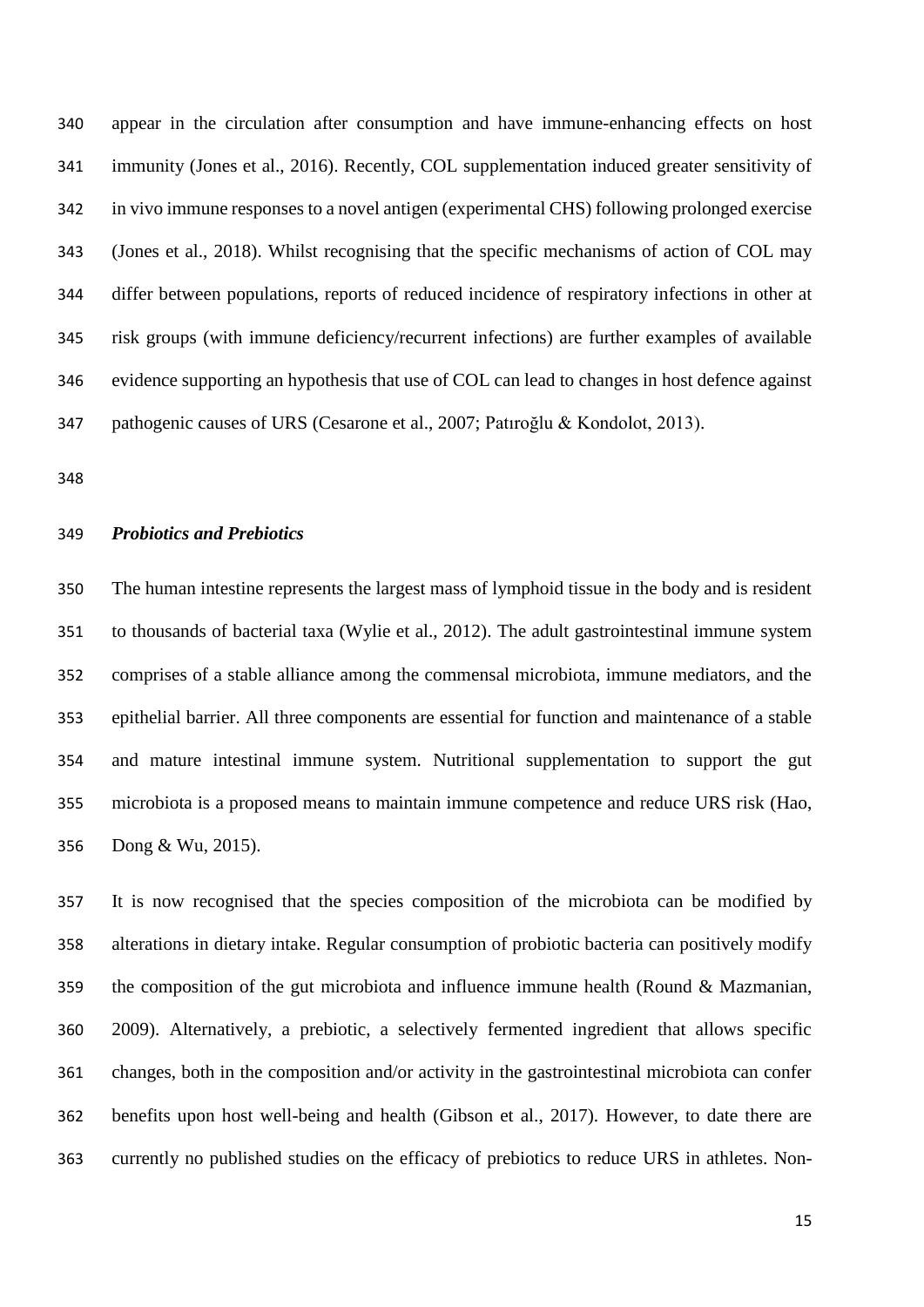infectious causes of URS such as exercise-induced bronchoconstriction has shown a favourable response to prebiotics (Williams et al., 2016).

 A large number of studies have been conducted investigating the effects of probiotics on URS in the non-athlete general population, and readers are referred to the latest Cochrane systematic review for more detail (Hao et al., 2015). The review concluded that probiotics were better than placebo with fewer participants experiencing at least one episode of acute URS, but there was no difference when measuring rate of episodes of URS or the duration of episodes (Hao et al., 2015).

 With regard to probiotic use and athletes, there are few well-conducted large scale randomised controlled trials, but readers are referred to a 2015 review of the probiotic literature in athletes for more detail (Pyne et al., 2015). Briefly, they identified 15 relevant experimental studies from 2006 to 2014 that investigated the clinical and immunological effects of probiotic supplementation in trained individuals; five randomised placebo controlled studies reported reductions in self-reported URS frequency, with three reporting trivial to no effects (Pyne et al., 2015).

379 A randomised crossover trial showed benefit from a daily dose of  $1.3x10^{10}$  colony forming units (CFU) *Lactobacillus fermentum* for 28 days in distance runners during a winter training period (Cox, Pyne, Saunders & Fricker, 2010). The number of days, and severity of self- reported URS was less (~50%) in those receiving the probiotic compared to placebo. This was coupled with a two-fold greater change in whole blood culture interferon-γ with the probiotic; however, there were no changes in salivary IgA, or IL-4 and IL-12 (Cox et al., 2010). Further evidence in support of probiotic feeding showed that 16 weeks of *Lactobacillus casei Shirota*  $(1.3x10^{11}$  cells per day) reduced the proportion of active individuals reporting URS by 36%, reduced the number of URS episodes (1.2 vs 2.1), and increased salivary IgA over the course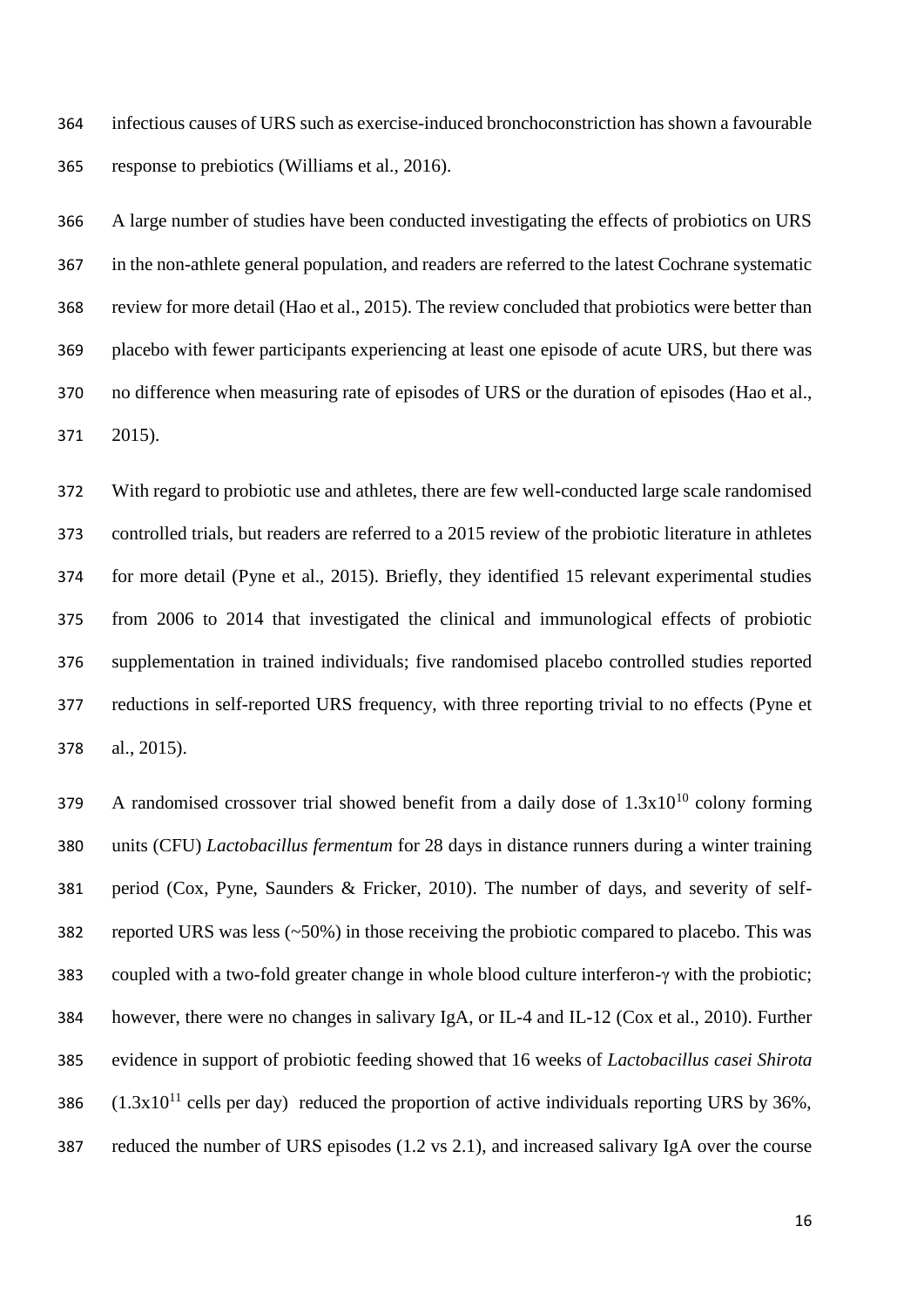of the study (Gleeson, Bishop, Oliveira & Tauler, 2011). However, there was no difference in duration of symptoms (Gleeson et al., 2011). In contrast, a follow up study using a probiotic 390 bacteria strain of *Lactobacillus salivarius*,  $2x10^{10}$  CFU for 16 weeks failed to reduce the frequency of URS in an athletic cohort or modify markers of immune function (Gleeson et al., 2012), highlighting issues with strain specificity. Further issues arise with potential sex differences in responsiveness to probiotic treatment as 11 weeks of *Lactobacillus fermentum*  $(1.0x10<sup>9</sup>$  cells per day) was able to reduce illness load (severity x duration) of URS by 31% in males but not females (West et al., 2011).

 It appears there is a growing body of evidence that probiotic supplementation may be beneficial in reducing the frequency of URS during periods of high training load. A greater number of well-controlled studies with probiotics are required to clarify dose response, strain choice and elucidate mechanisms of action within athlete populations. Furthermore, prebiotics, which act by increasing the growth and activity of non-pathogenic commensal bacteria at a genus level maybe a viable alternative or have an additive effect as a synbiotic (combined probiotic and prebiotic intervention) and research into their use is warranted.

# *Conclusions*

 The risk of URS in athletes typically cluster around important periods of travel, competition and intense periods of training. In order to limit the detrimental effects of URS on training completion or competitive performance, elite athletes seek strategies to prevent or manage such events. There is a need to understand whether the nutritional practices adopted by elite athletes' increase their risk of URS. The nutritional interventions discussed in this review show some promising mechanistic evidence for an immunomodulatory effect within athletes, yet well-powered randomised controlled trials reporting reduced incidence in URS are not widely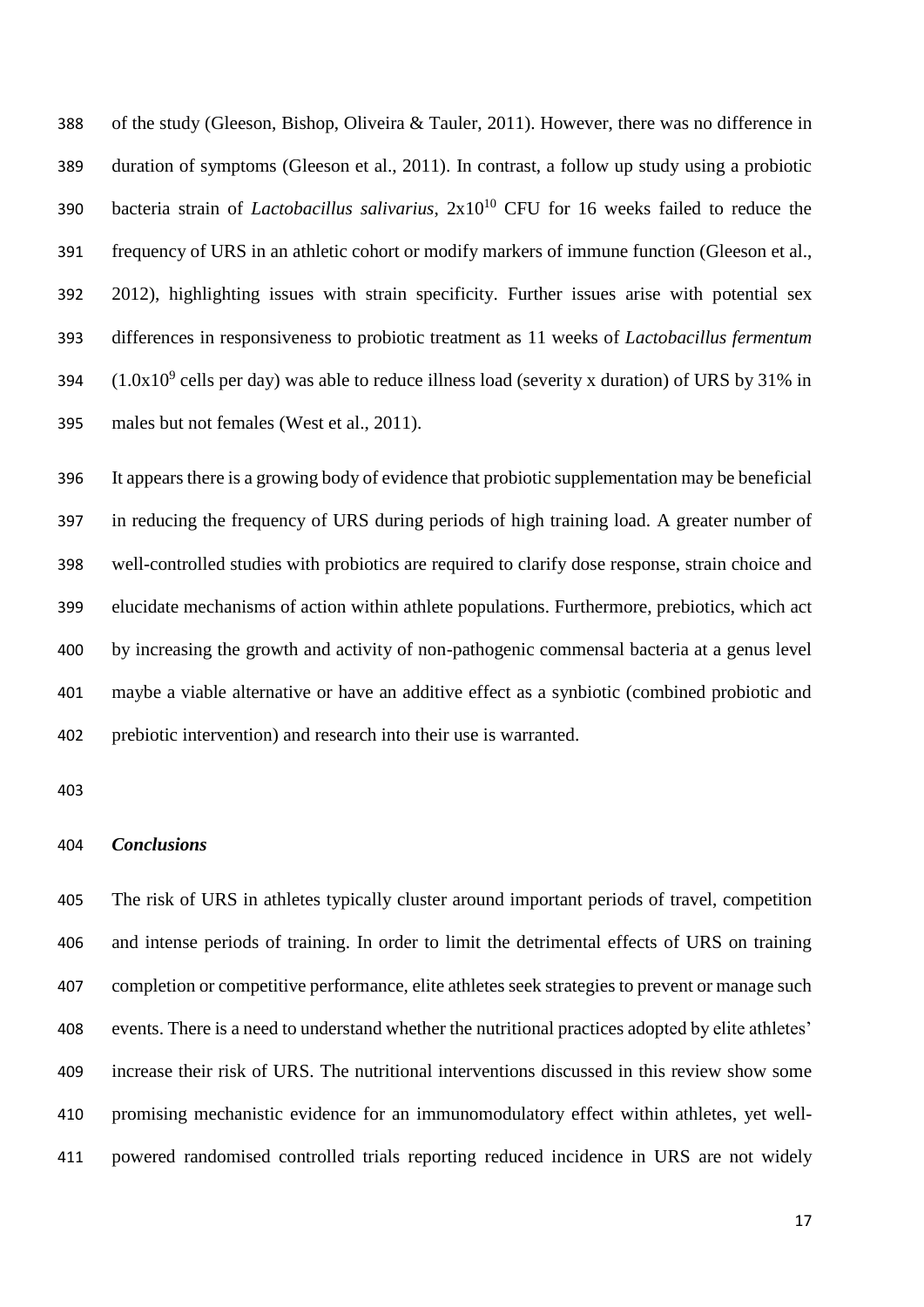available. There is need for more randomised controlled trials to establish the efficacy of nutrient interventions in elite athletes with sufficient participant numbers, rigorous procedures and use of validated assessment of clinical symptoms confirmed with pathological tests where appropriate. Studies investigating interventions with purported immune modulatory mechanisms of action are recommended to couple measurement of URS with clinically relevant outcome measures of immunity.

- Bartlett, J. D., Hawley, J. A. & Morton, J. P. (2015). Carbohydrate availability and exercise training adaptation: too much of a good thing? *European Journal of Sport Science, 15*(1), 3- 12.
- Bermon, S., Castell, L. M., Calder, P. C., Bishop, N., Blomstrand, E., Mooren, F.
- C.…Senchina, D. S. (2017). Consensus statement immunonutrition and exercise.

 Berry, D. J., Hesketh, K., Power, C. & Hyppönen, E. (2011). Vitamin D status has a linear association with seasonal infections and lung function in British adults*. British Journal of Nutrition, 106*(9), 1433-1440.

Bishop, N. C., Walsh, N. P., Haines, D. L., Richards, E. E. & Gleeson, M. (2001a). Pre-

 exercise carbohydrate status and immune responses to prolonged cycling: I. Effect on neutrophil degranulation*. International Journal of Sport Nutrition and Exercise Metabolism, 11*(4), 490-502.

Bishop, N. C., Walsh, N. P., Haines, D. L., Richards, E. E. & Gleeson, M. (2001b). Pre-

exercise carbohydrate status and immune responses to prolonged cycling: II. Effect on

- plasma cytokine concentration*. International Journal of Sport Nutrition and Exercise*
- *Metabolism, 11*(4), 503-512.
- Burke, L. (2010). Fueling strategies to optimize performance: training high or training low?*. Scandinavian Journal of Medicine & Science in Sports, 20*(s2), 48-58.
- Castell, L. M. & Newsholme, E. A. (1997). The effects of oral glutamine supplementation on athletes after prolonged, exhaustive exercise*. Nutrition, 13*(7-8), 738-742.
- Castell, L. M. & Newsholme, E. A. (1998). Glutamine and the effects of exhaustive exercise
- upon the immune response*. Canadian Journal of Physiology & Pharmacology, 76*(5), 524- 532.
- Cesarone, M. R., Belcaro, G., Di Renzo, A., Dugall, M., Cacchio, M., Ruffini, I.…Ledda, A.
- (2007). Prevention of influenza episodes with colostrum compared with vaccination in
- healthy and high-risk cardiovascular subjects: the epidemiologic study in San Valentino*.*
- *Clinical and Applied Thrombosis/Hemostasis, 13*(2), 130-136.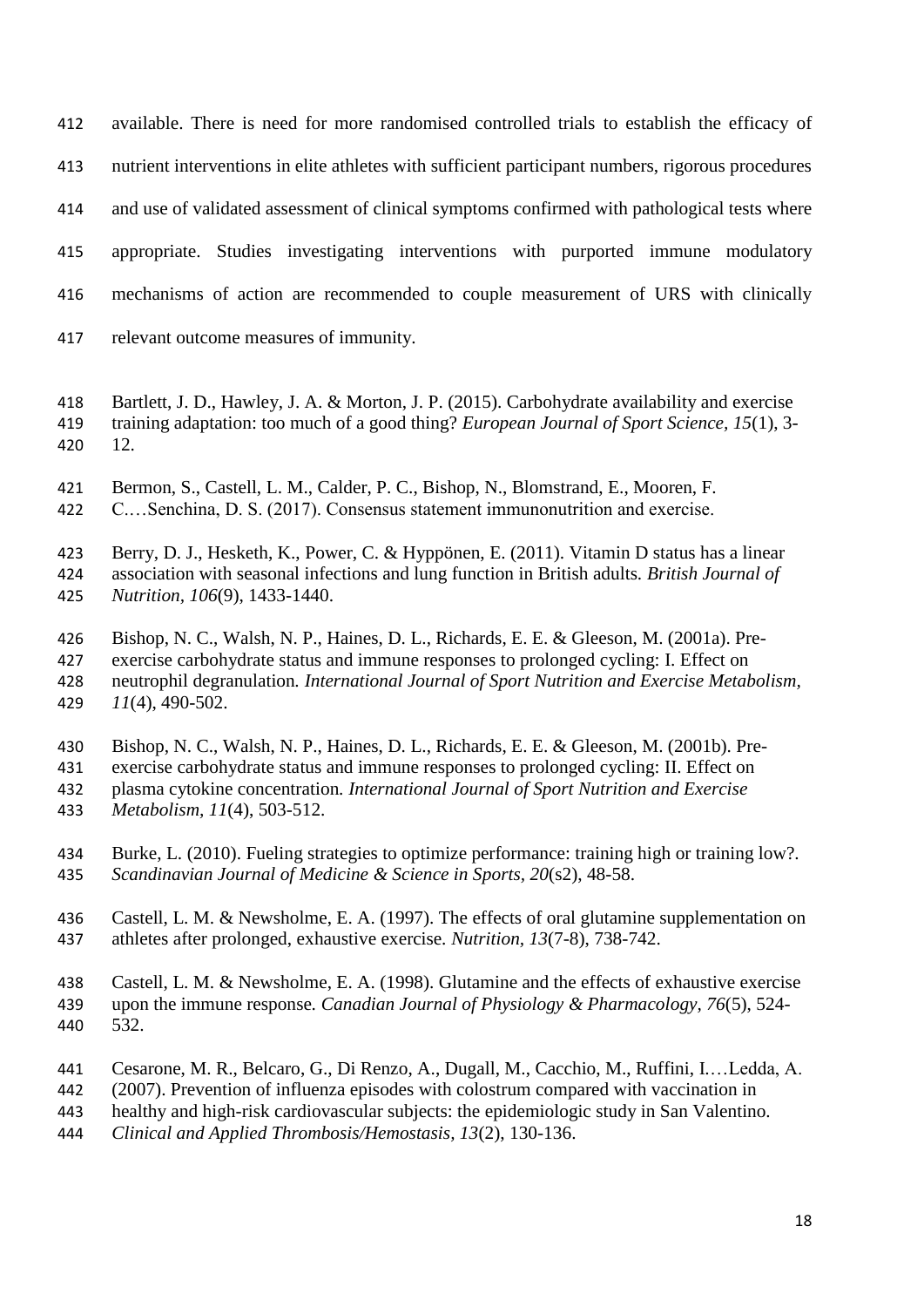- Chen, T. C., Chimeh, F., Lu, Z., Mathieu, J., Person, K. S., Zhang, A.…Holick, M. F. (2007).
- Factors that influence the cutaneous synthesis and dietary sources of vitamin D*. Archives of*
- *Biochemistry &.Biophysics, 460*(2), 213-217.

 Cox, A. J., Gleeson, M., Pyne, D. B., Callister, R., Hopkins, W. G. & Fricker, P. A. (2008). Clinical and laboratory evaluation of upper respiratory symptoms in elite athletes*. Clinical Journal of Sports Medicine, 18*(5), 438-445.

- Cox, A. J., Pyne, D. B., Saunders, P. U. & Fricker, P. A. (2010). Oral administration of the
- probiotic Lactobacillus fermentum VRI-003 and mucosal immunity in endurance athletes*. British Journal of Sports Medicine, 44*(4), 222-226.
- Davison, G., Kehaya, C., Diment, B. C. & Walsh, N. P. (2016). Carbohydrate
- supplementation does not blunt the prolonged exercise-induced reduction of in vivo immunity*. European Journal of Nutrition, 55*(4), 1583-1593.
- Davison, G. (2012). Bovine colostrum and immune function after exercise*. Medicine & Sport Science, 59*, 62-69.
- Ebeling, P. R. (2014). Vitamin D and bone health: epidemiologic studies*. BoneKEy reports, 3*.
- Farrokhyar, F., Tabasinejad, R., Dao, D., Peterson, D., Ayeni, O. R., Hadioonzadeh, R. &
- Bhandari, M. (2015). Prevalence of vitamin D inadequacy in athletes: a systematic-review and meta-analysis*. Sports Medicine, 45*(3), 365-378.
- Fortes, M. B., Diment, B. C., Di Felice, U. & Walsh, N. P. (2012). Dehydration decreases saliva antimicrobial proteins important for mucosal immunity*. Applied Physiology, Nutrition,*
- *and Metabolism, 37*(5), 850-859.
- Gibson, G. R., Hutkins, R., Sanders, M. E., Prescott, S. L., Reimer, R. A., Salminen, S.
- J.…Cani, P. D. (2017). Expert consensus document: The International Scientific Association for Probiotics and Prebiotics (ISAPP) consensus statement on the definition and scope of
- prebiotics*. Nature Reviews Gastroenterology & Hepatology*.
- Gleeson, M., Bishop, N. C., Oliveira, M., McCauley, T., Tauler, P. & Lawrence, C. (2012).
- Effects of a Lactobacillus salivarius probiotic intervention on infection, cold symptom
- duration and severity, and mucosal immunity in endurance athletes*. International Journal of Sport Nutrition and Exercise Metabolism, 22*(4), 235-242.
- Gleeson, M., Bishop, N. C., Oliveira, M. & Tauler, P. (2011). Daily probiotic's
- (Lactobacillus casei Shirota) reduction of infection incidence in athletes*. International*
- *Journal of Sport Nutrition and Exercise Metabolism, 21*(1), 55-64.
- Gleeson, M., Blannin, A. K., Walsh, N. P., Bishop, N. C. & Clark, A. M. (1998). Effect of
- low-and high-carbohydrate diets on the plasma glutamine and circulating leukocyte responses to exercise*. International Journal of Sport Nutrition, 8*(1), 49-59.
- Gleeson, M. (2008). Dosing and efficacy of glutamine supplementation in human exercise
- and sport training*. Journal of Nutrition, 138*(10), 2045S-2049S.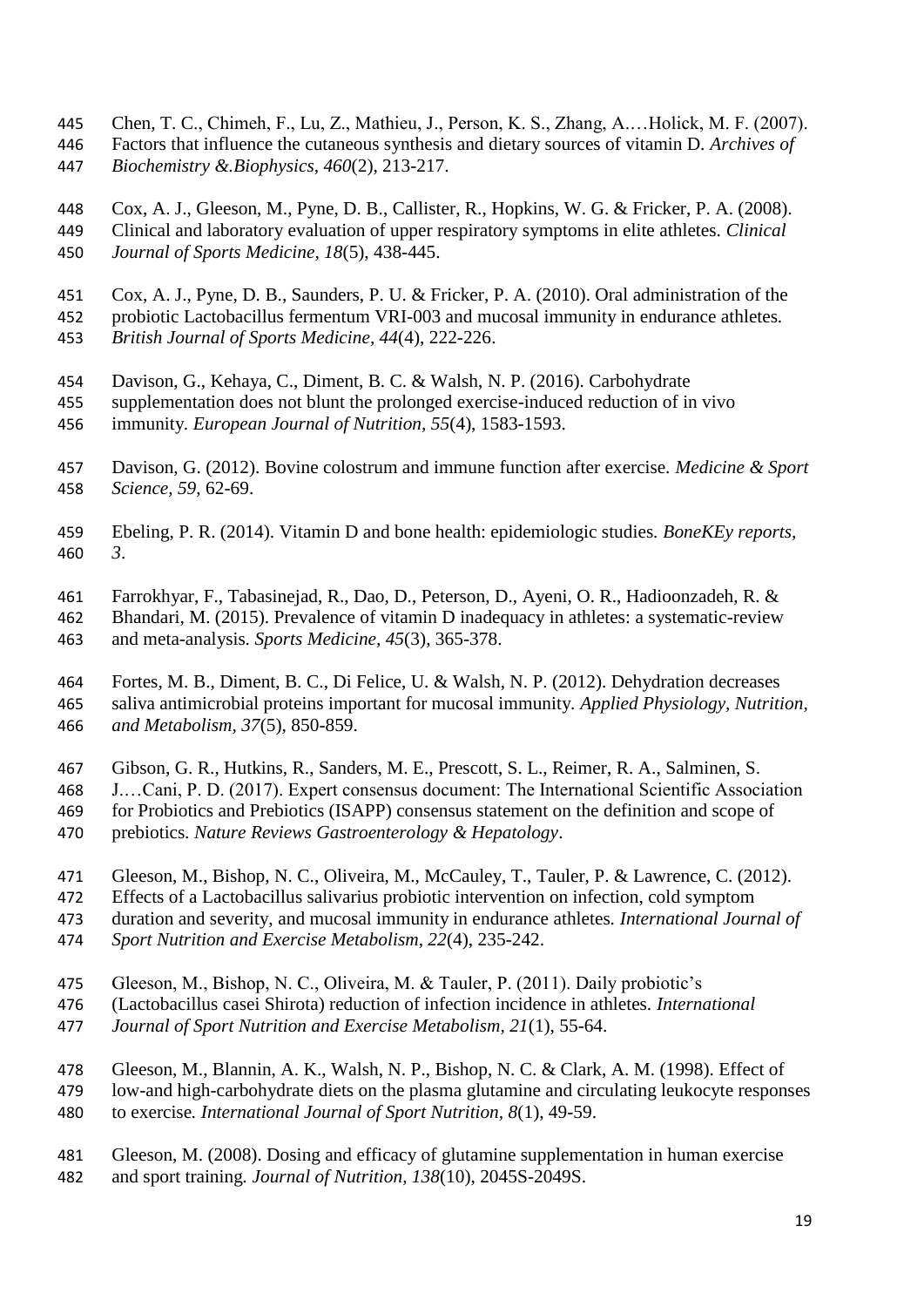- Green, K. J., Croaker, S. J. & Rowbottom, D. G. (2003). Carbohydrate supplementation and exercise-induced changes in T-lymphocyte function*. Journal of Applied Physiology, 95*(3), 1216-1223.
- Hanstock, H. G., Walsh, N. P., Edwards, J. P., Fortes, M. B., Cosby, S. L., Nugent,
- A.…Yong, X. H. A. (2016). Tear fluid SIgA as a noninvasive biomarker of mucosal
- immunity and common cold risk*. Medicine and Science in Sports & Exercise, 48*(3), 569- 577.
- Hao, Q., Dong, B. R. & Wu, T. (2015). Probiotics for preventing acute upper respiratory tract infections*. The Cochrane Library*.
- He, C., Aw Yong, X. H., Walsh, N. P. & Gleeson, M. (2016). Is there an optimal vitamin D status for immunity in athletes and military personnel? *Exercise Immunology Review*, 22:42- 64.
- He, C., Fraser, W. D., Tang, J., Brown, K., Renwick, S., Rudland-Thomas, J.…Gleeson, M.
- (2016). The effect of 14 weeks of vitamin D3 supplementation on antimicrobial peptides and
- proteins in athletes*. Journal of Sports Science, 34*(1), 67-74.
- He, C., Handzlik, M. K., Fraser, W. D., Muhamad, A. S., Preston, H., Richardson, A. &
- Gleeson, M. (2013). Influence of vitamin D status on respiratory infection incidence and immune function during 4 months of winter training in endurance sport athletes. *Exercise Immunology Review*, 19:86-101.
- Hellard, P., Avalos, M., Guimaraes, F., Toussaint, J. F. & Pyne, D. B. (2015). Training-
- related risk of common illnesses in elite swimmers over a 4-yr period*. Medicine & Science in Sports & Exercise., 47*(4), 698-707.
- Hemilä, H. & Chalker, E. (2013). Vitamin C for preventing and treating the common cold*. The Cochrane Library*.
- Hemila, H. (2013). Vitamin C may alleviate exercise-induced bronchoconstriction: a meta-analysis*. BMJ Open, 3*(6).
- Henson, D., Nieman, D., Parker, J., Rainwater, M., Butterworth, D., Warren, B.…Nehlsen-
- Cannarella, S. (1998). Carbohydrate supplementation and the lymphocyte proliferative
- response to long endurance running*. International Journal of Sports Medicine, 19*(08), 574- 580.
- Jones, A. W., March, D. S., Curtis, F. & Bridle, C. (2016). Bovine colostrum
- supplementation and upper respiratory symptoms during exercise training: a systematic
- review and meta-analysis of randomised controlled trials*. BMC sports science, medicine and rehabilitation, 8*(1), 21.
- Jones, A., March, D., Thatcher, R., Diment, B., Walsh, N. & Davison, G. (2018). The effects
- of bovine colostrum supplementation on in vivo immunity following prolonged exercise: a
- randomised controlled trial*. European Journal of Nutrition,* 1-10.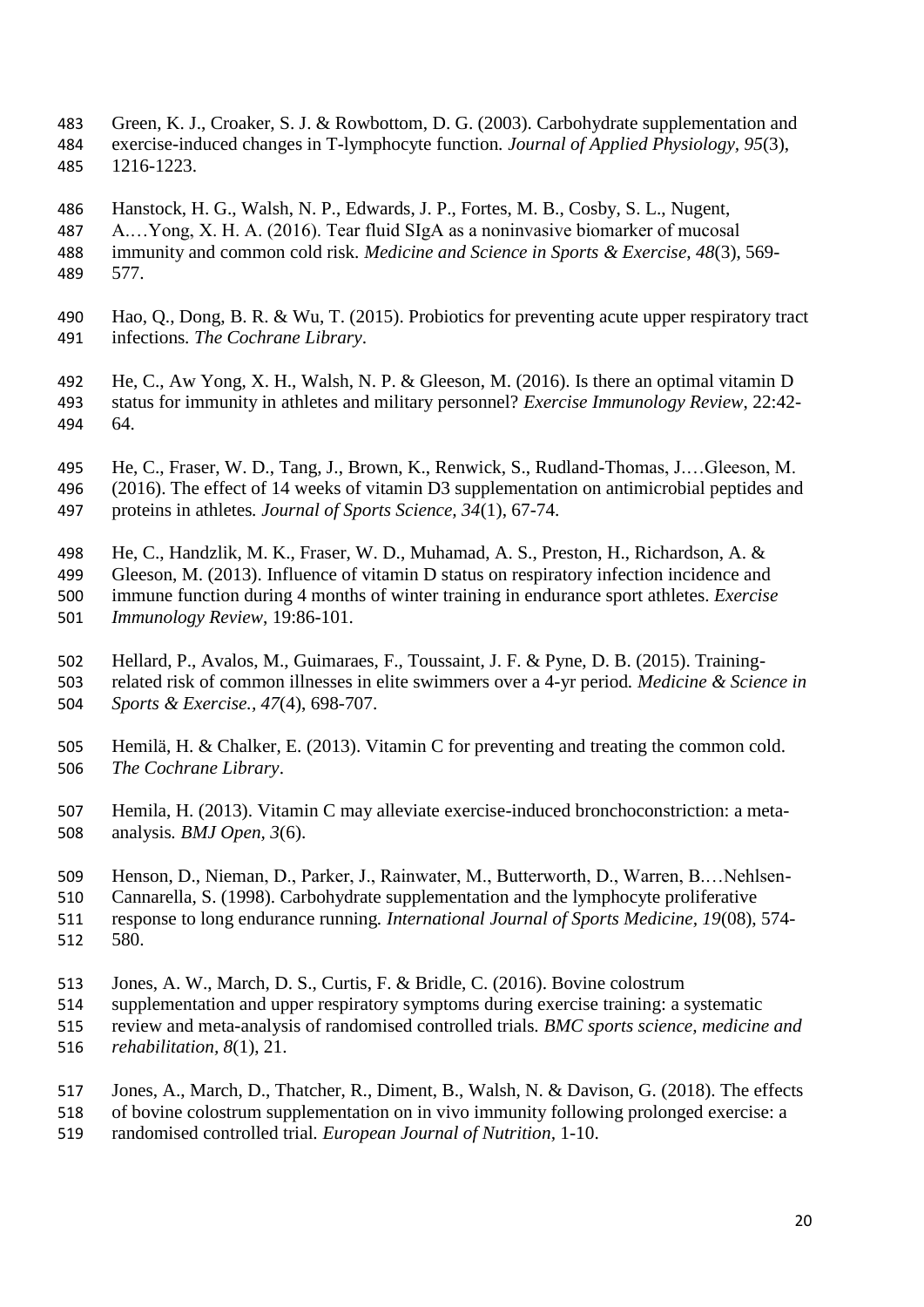- Kamen, D. L. & Tangpricha, V. (2010). Vitamin D and molecular actions on the immune
- system: modulation of innate and autoimmunity*. Journal of Molecular Medicine, 88*(5), 441- 450.
- Killer, S. C., Svendsen, I. S. & Gleeson, M. (2015). The influence of hydration status during prolonged endurance exercise on salivary antimicrobial proteins*. European Journal of*
- *Applied Physiology, 115*(9), 1887-1895.
- Korhonen, H., Marnila, P. & Gill, H. (2000). Bovine milk antibodies for health*. British Journal of Nutrition, 84*(S1), 135-146.
- Laaksi, I., Ruohola, J. P., Tuohimaa, P., Auvinen, A., Haataja, R., Pihlajamaki, H. & Ylikomi, T. (2007). An association of serum vitamin D concentrations < 40 nmol/L with acute respiratory tract infection in young Finnish men*. American Journal of Clinical*
- *Nutrition, 86*(3), 714-717.
- Larson-Meyer, D. E. & Willis, K. S. (2010). Vitamin D and athletes*. Current Sports Medicine Reports, 9*(4), 220-226.
- Malm, C. (2006). Susceptibility to infections in elite athletes: the S‐curve*. Scandinavian Journal of Medicine & Science in Sports, 16*(1), 4-6.
- Maughan, R. & Shirreffs, S. (2004). Exercise in the heat: challenges and opportunities*. Journal of Sports Science, 22*(10), 917-927.
- Mitchell, J. B., Dugas, J. P., McFarlin, B. K. & Nelson, M. J. (2002). Effect of exercise, heat stress, and hydration on immune cell number and function*. Medicine & Science in Sports & Exercise, 34*(12), 1941-1950.
- Moreira, A., Delgado, L., Moreira, P. & Haahtela, T. (2009). Does exercise increase the risk of upper respiratory tract infections? *British Medical Bulletin, 90*(1), 111-131.
- Nieman, D. C. (1994). Exercise, upper respiratory tract infection, and the immune system*. Medicine & Science in Sports & Exercise, 26*(2), 128-139.
- Nieman, D. C., Henson, D. A., Fagoaga, O. R., Utter, A. C., Vinci, D. M., Davis, J. M. &
- Nehlsen-Cannarella, S. (2002). Change in salivary IgA following a competitive marathon race*. International Journal of Sports Medicine, 23*(01), 69-75.
- Nieman, D. C. & Mitmesser, S. H. (2017). Potential Impact of Nutrition on Immune System Recovery from Heavy Exertion: A Metabolomics Perspective*. Nutrients, 9*(5), 513.
- Nieman, D. C., Henson, D. A., McAnulty, S. R., McAnulty, L., Swick, N. S., Utter, A.
- C.…Morrow, J. D. (2002). Influence of vitamin C supplementation on oxidative and immune
- changes after an ultramarathon*. Journal of Applied Physiology, 92*(5), 1970-1977.
- Ontsouka, C., Bruckmaier, R. & Blum, J. (2003). Fractionized milk composition during
- removal of colostrum and mature milk*. Journal of Dairy Science, 86*(6), 2005-2011.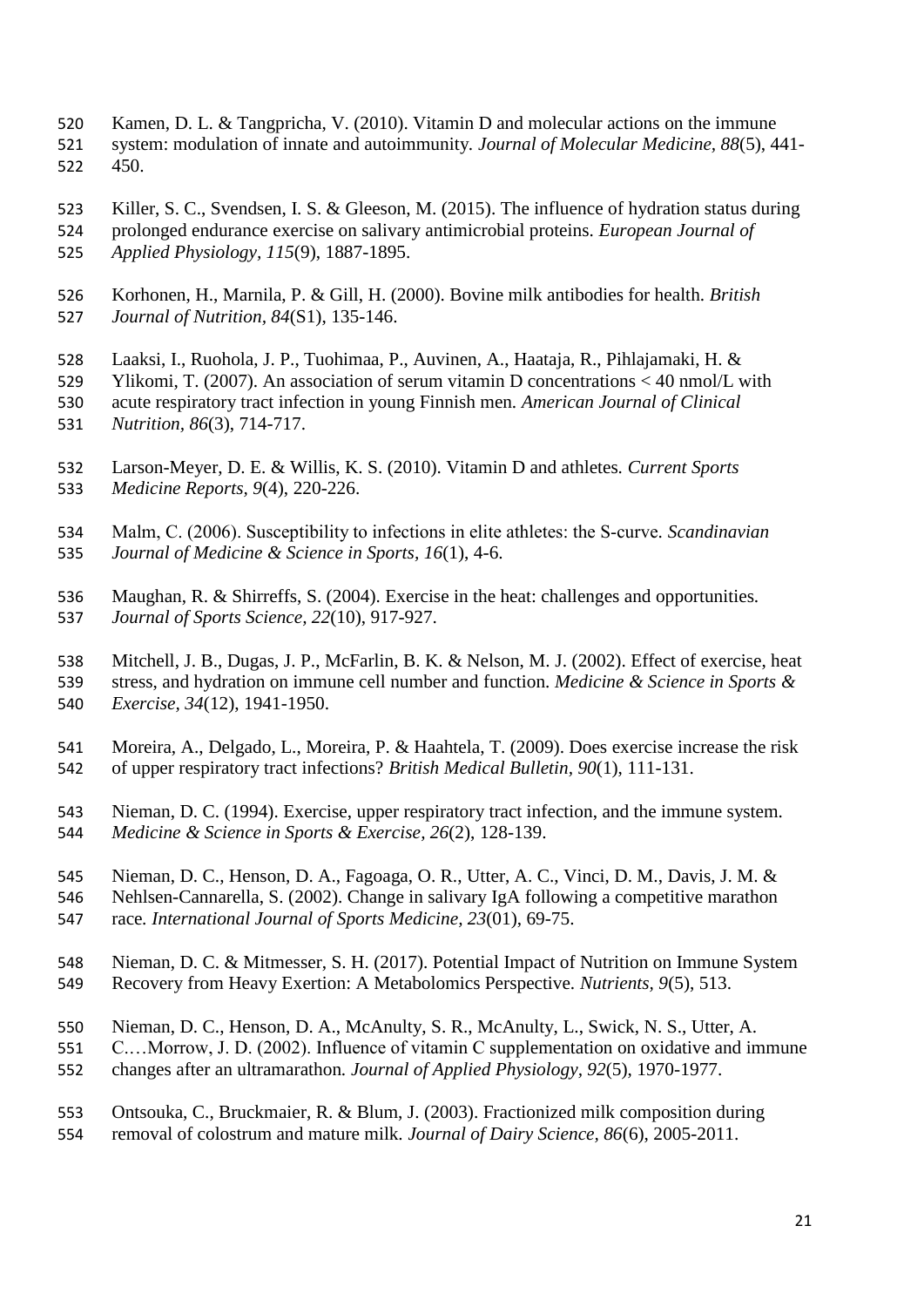- Owens, D. J., Fraser, W. D. & Close, G. L. (2015). Vitamin D and the athlete: emerging insights*. European Journal of Sport Science, 15*(1), 73-84.
- Owens, D. J., Sharples, A. P., Polydorou, I., Alwan, N., Donovan, T., Tang, J.…Close, G. L.
- (2015). A systems-based investigation into vitamin D and skeletal muscle repair,
- regeneration, and hypertrophy*. American Journal of Physiology-Endocrinology & Metabolism, 309*(12), E1019-31.
- Patıroğlu, T. & Kondolot, M. (2013). The effect of bovine colostrum on viral upper
- respiratory tract infections in children with immunoglobulin A deficiency*. The Clinical Respiratory Journal, 7*(1), 21-26.
- Pollock, N., Dijkstra, P., Chakraverty, R. & Hamilton, B. (2012). Low 25 (OH) vitamin D concentrations in international UK track and field athletes*. South African Journal of Sports Medicine, 24*(2).
- Powers, S. K., Deruisseau, K. C., Quindry, J. & Hamilton, K. L. (2004). Dietary antioxidants and exercise*. Journal of Sports Science, 22*(1), 81-94.
- Powers, S. K., Nelson, W. B. & Hudson, M. B. (2011). Exercise-induced oxidative stress in humans: cause and consequences*. Free Radical Biology and Medicine, 51*(5), 942-950.
- Pyne, D. B., West, N. P., Cox, A. J. & Cripps, A. W. (2015). Probiotics supplementation for athletes–Clinical and physiological effects*. European Journal of Sport Science, 15*(1), 63-72.
- Reale, R., Slater, G. & Burke, L. M. (2017). Acute-weight-loss strategies for combat sports and applications to Olympic success*. International Journal of Sports Physiology and*
- *Performance, 12*(2), 142-151.
- Round, J. L. & Mazmanian, S. K. (2009). The gut microbiota shapes intestinal immune responses during health and disease*. Nature Reviews Immunology, 9*(5), 313-323.
- Sawka, M. N. & Coyle, E. F. (1999). Influence of body water and blood volume on thermoregulation and exercise performance in the heat*. Exercise & Sport Science Reviews, 27*, 167-218.
- Shing, C. M., Peake, J. M., Suzuki, K., Jenkins, D. G. & Coombes, J. S. (2013). A pilot
- study: bovine colostrum supplementation and hormonal and autonomic responses to
- competitive cycling*. Journal of Sports Medicine & Physical Fitness, 53*(5), 490-501.
- Somerville, V. S., Braakhuis, A. J. & Hopkins, W. G. (2016). Effect of Flavonoids on Upper
- Respiratory Tract Infections and Immune Function: A Systematic Review and Meta-
- Analysis*. Advance in Nutrition, 7*(3), 488-497. doi:10.3945/an.115.010538 [doi].
- Spence, L., Brown, W. J., Pyne, D. B., Nissen, M. D., Sloots, T. P., McCormack, J.
- G.…Fricker, P. A. (2007). Incidence, etiology, and symptomatology of upper respiratory
- illness in elite athletes*. Medicine & Science in Sports & Exercise, 39*(4), 577-586.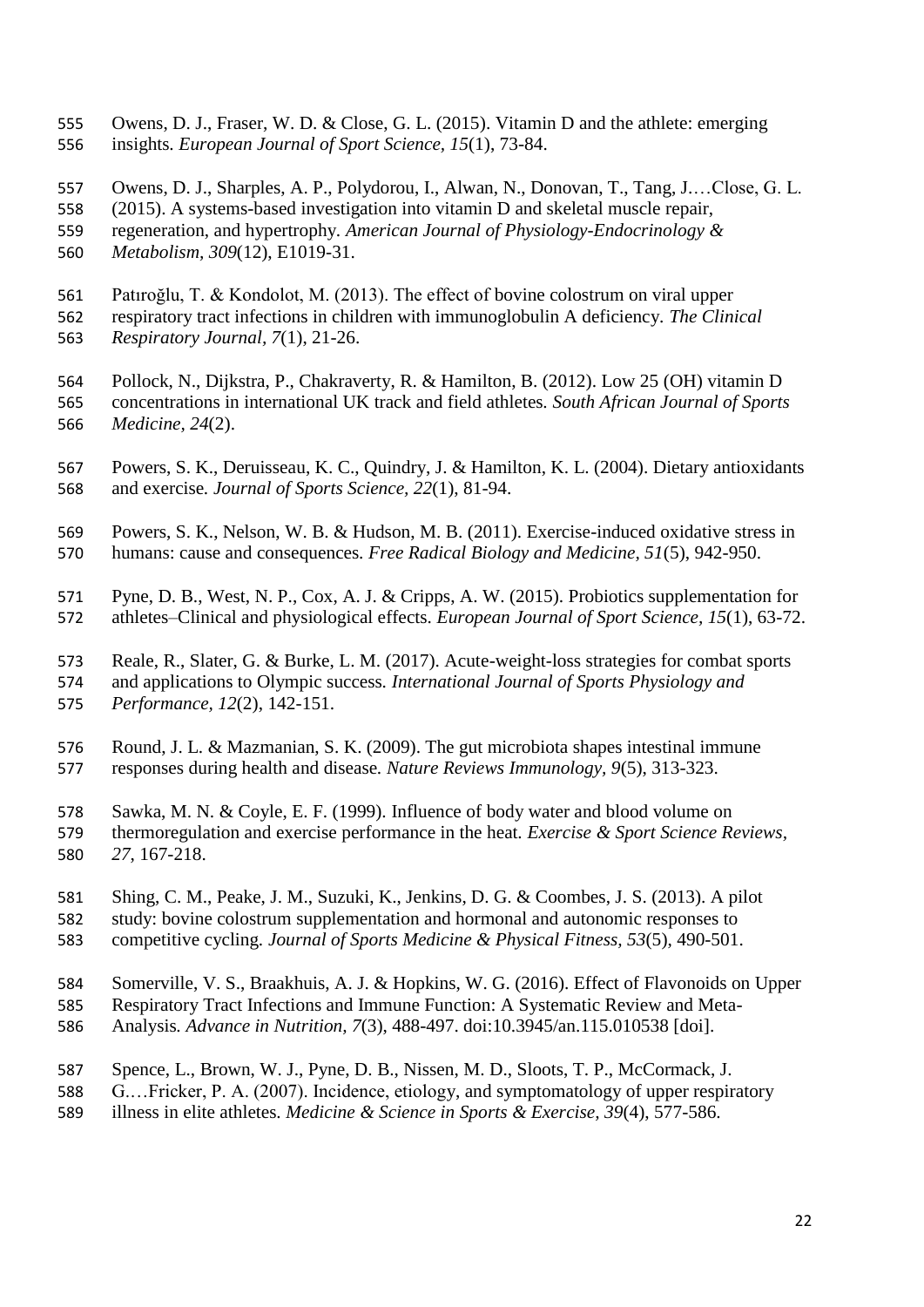- Svendsen, I. S., Gleeson, M., Haugen, T. A. & Tønnessen, E. (2015). Effect of an intense
- 591 period of competition on race performance and self-reported illness in elite cross-country
- skiers*. Scandinavian Journal of Medicine & Science in Sports, 25*(6), 846-853.
- Svendsen, I. S., Killer, S. C. & Gleeson, M. (2014). Influence of hydration status on changes in plasma cortisol, leukocytes, and antigen-stimulated cytokine production by whole blood culture following prolonged exercise*. ISRN nutrition, 2014*.
- Svendsen, I. S., Taylor, I. M., Tonnessen, E., Bahr, R. & Gleeson, M. (2016). Training-
- related and competition-related risk factors for respiratory tract and gastrointestinal infections in elite cross-country skiers*. British Journal of Sports Medicine, 50*(13), 809-815.
- 
- Tarnopolsky, M. (2004). Protein requirements for endurance athletes*. Nutrition, 20*(7), 662- 668.
- Uruakpa, F., Ismond, M. & Akobundu, E. (2002). Colostrum and its benefits: a review*. Nutrition Research, 22*(6), 755-767.
- Von Essen, M. R., Kongsbak, M., Schjerling, P., Olgaard, K., Ødum, N. & Geisler, C.
- (2010). Vitamin D controls T cell antigen receptor signaling and activation of human T cells*. Nature Immunology, 11*(4), 344-349.
- Wall, B. A., Watson, G., Peiffer, J. J., Abbiss, C. R., Siegel, R. & Laursen, P. B. (2015).
- Current hydration guidelines are erroneous: dehydration does not impair exercise
- performance in the heat*. British Journal of Sports Medicine, 49*(16), 1077-1083.
- Webb, A. R., Kline, L. & Holick, M. F. (1988). Influence of season and latitude on the
- cutaneous synthesis of vitamin D3: exposure to winter sunlight in Boston and Edmonton will
- not promote vitamin D3 synthesis in human skin*. The Journal of Clinical Endocrinology &*
- *Metabolism, 67*(2), 373-378.
- West, N. P., Pyne, D. B., Cripps, A. W., Hopkins, W. G., Eskesen, D. C., Jairath,
- A.…Fricker, P. A. (2011). Lactobacillus fermentum (PCC®) supplementation and
- gastrointestinal and respiratory-tract illness symptoms: a randomised control trial in athletes*.*
- *Nutrition Journal, 10*(1), 30.
- Williams, N. C., Johnson, M. A., Shaw, D. E., Spendlove, I., Vulevic, J., Sharpe, G. R. &
- Hunter, K. A. (2016). A prebiotic galactooligosaccharide mixture reduces severity of
- hyperpnoea-induced bronchoconstriction and markers of airway inflammation*. British*
- *Journal of Nutrition*, 116(5), 798-804.
- Witard, O. C., Turner, J. E., Jackman, S. R., Kies, A. K., Jeukendrup, A. E., Bosch, J. A. &
- Tipton, K. D. (2014). High dietary protein restores overreaching induced impairments in
- leukocyte trafficking and reduces the incidence of upper respiratory tract infection in elite
- cyclists*. Brain Behaviour & Immunology, 39*, 211-219.
- Wylie, K. M., Truty, R. M., Sharpton, T. J., Mihindukulasuriya, K. A., Zhou, Y., Gao,
- H.…Pollard, K. S. (2012). Novel bacterial taxa in the human microbiome*. PloS one, 7*(6), e35294.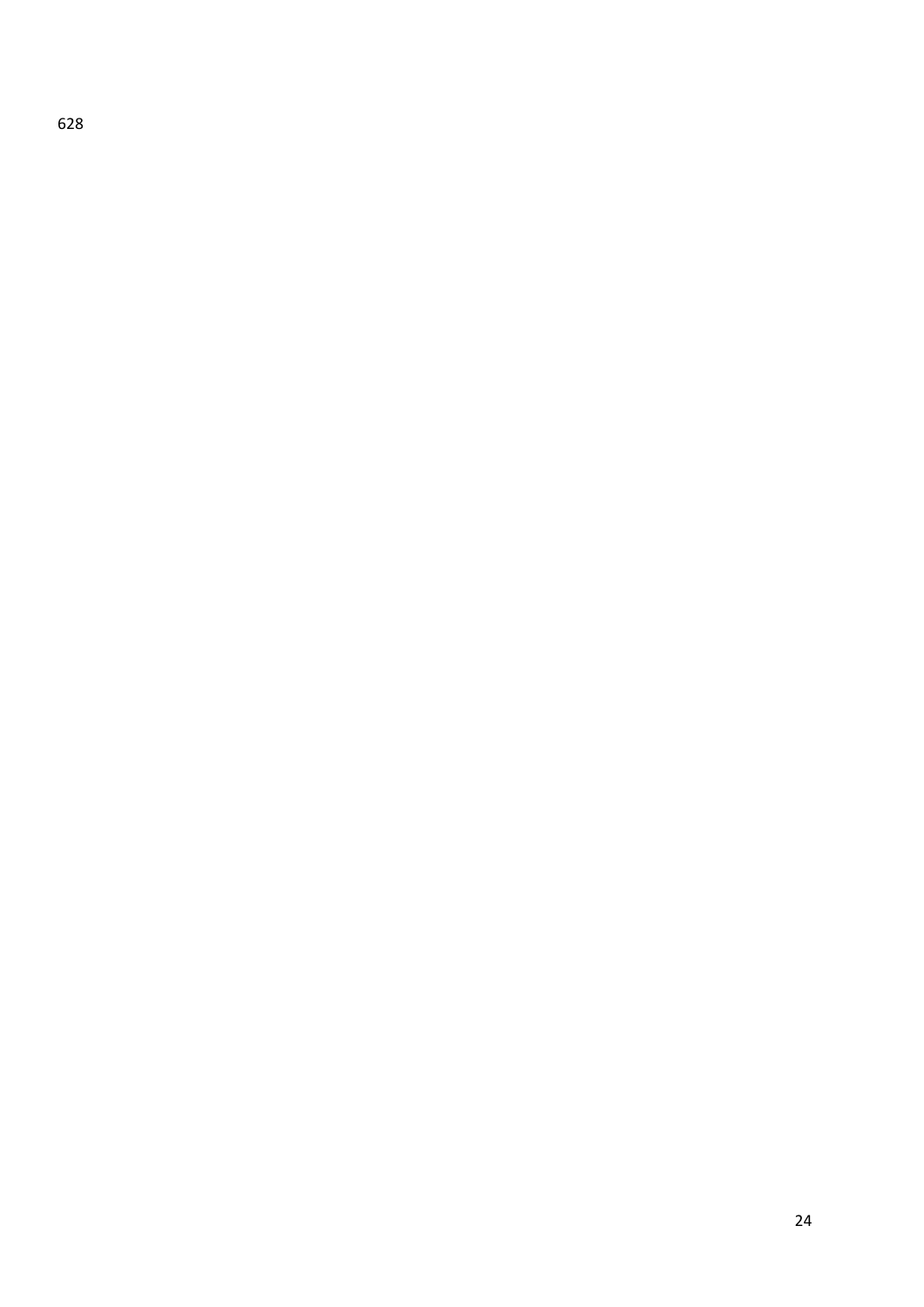|                               | Markers of immune function |                | Clinical                  |                                                                                                                                    |                                                                                                                                                                                              |                                                                                                                                                                                                                                                                                                                                                                                                                                                                                                                                                                                                                                                                                                                                                                                                                                         |
|-------------------------------|----------------------------|----------------|---------------------------|------------------------------------------------------------------------------------------------------------------------------------|----------------------------------------------------------------------------------------------------------------------------------------------------------------------------------------------|-----------------------------------------------------------------------------------------------------------------------------------------------------------------------------------------------------------------------------------------------------------------------------------------------------------------------------------------------------------------------------------------------------------------------------------------------------------------------------------------------------------------------------------------------------------------------------------------------------------------------------------------------------------------------------------------------------------------------------------------------------------------------------------------------------------------------------------------|
| Nutrient                      | In vitro                   | Ex vivo        | In vivo                   | symptoms<br>(URS)                                                                                                                  | Research recommendations                                                                                                                                                                     | Practical recommendations                                                                                                                                                                                                                                                                                                                                                                                                                                                                                                                                                                                                                                                                                                                                                                                                               |
| <b>CARBOHYDRATE</b>           | $[\checkmark]$             | $[\checkmark]$ | [x]                       | 00000<br>Lack of RCTs<br>investigating<br>effect on URS                                                                            | Further RCTs to establish if<br>training in a low CHO state or<br>CHO feeding during and after<br>prolonged exercise impacts on<br>URS and integrated in vivo<br>measures of immune function | Athletes consuming 30–60 g CHO per hour during<br>sustained intensive exercise will aid the demands of<br>physical and metabolic recovery. Immediately post<br>exercise (0-2 hours) athletes are recommended to<br>consume 1.0-1.2 g/kg body mass, however the<br>absolute amount should be adjusted depending on the<br>nature of the training session they have completed<br>and the duration of the recovery period before the<br>next training session.<br>These intakes may attenuate the rise in stress<br>hormones and indirectly limit the degree of exercise-<br>induced immune impairment.<br>Athletes undergoing train-low strategies should<br>carefully periodise these sessions within their season<br>to limit any potential impact this may have on<br>immunity and thus on their ability to perform in<br>competition. |
| PROTEIN/AMINO<br><b>ACIDS</b> | $[\checkmark]$             | $[\checkmark]$ | $\left[\mathbf{x}\right]$ | $\odot$ 0000<br>Limited number<br>of RCTs<br>showing benefit<br>of additional<br>total protein or<br>glutamine<br>supplementation. | Further RCTs to establish if<br>additional total protein or<br>glutamine supplementation<br>impacts on URS and integrated<br>in vivo measures of immune<br>function                          | Athletes are recommended to consume adequate<br>daily amounts of protein $(1.2 - 1.7)$ g/kg body mass),<br>depending on the nature of their training, to help<br>maintain sufficient whole body protein metabolism.<br>Subsequently this may support correct immune<br>function.<br>It should also be noted that the pattern of ingested<br>protein can affect whole-body protein metabolism,<br>~20-30 g at regular (~3 h) intervals throughout the                                                                                                                                                                                                                                                                                                                                                                                    |

629 Table 1 summary of the effects of nutritional interventions on upper respiratory symptoms in athletes and practical recommendations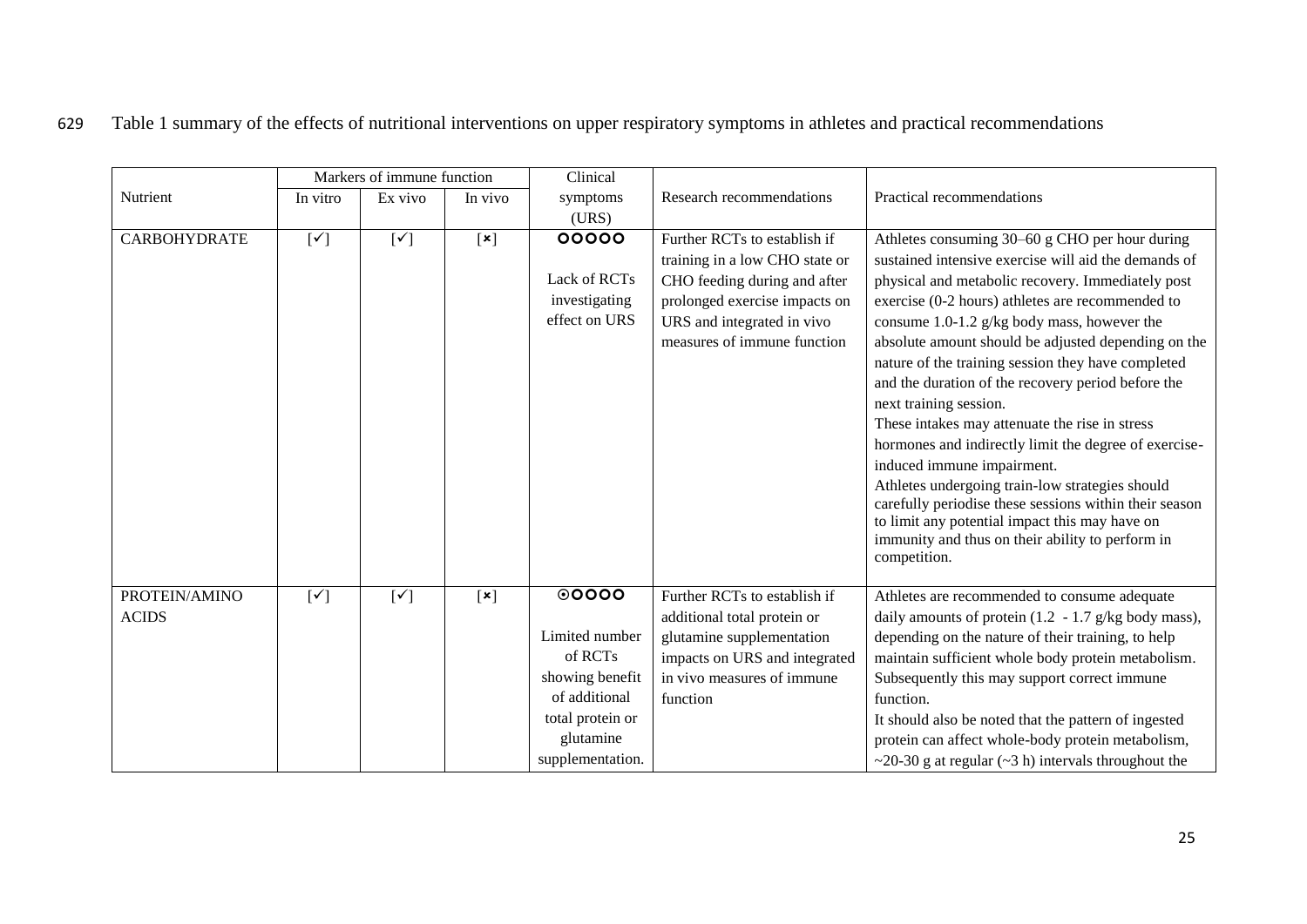|                                               |                |                |                |                                                                                                                  |                                                                                                                                                                                                                                                                                                   | day is recommended for maximising net protein<br>balance.<br>Further supplementation of protein intake or                                                                                                                                                                                                                                                                                                                                                                                     |
|-----------------------------------------------|----------------|----------------|----------------|------------------------------------------------------------------------------------------------------------------|---------------------------------------------------------------------------------------------------------------------------------------------------------------------------------------------------------------------------------------------------------------------------------------------------|-----------------------------------------------------------------------------------------------------------------------------------------------------------------------------------------------------------------------------------------------------------------------------------------------------------------------------------------------------------------------------------------------------------------------------------------------------------------------------------------------|
|                                               |                |                |                |                                                                                                                  |                                                                                                                                                                                                                                                                                                   | single/multiple amino acids is not recommended to<br>improve immunity and reduce URS incidence.                                                                                                                                                                                                                                                                                                                                                                                               |
| <b>HYDRATION</b>                              | $[\checkmark]$ | $[?]$          | $\mathbf{[x]}$ | 00000<br>Lack of RCTs<br>investigating<br>effect on URS                                                          | Lack of evidence for an<br>association between<br>hypohydration and self-<br>reported URS, future research<br>should look to establish if<br>higher levels of hypohydration<br>can impair immune function<br>and if this is environment<br>dependent.                                             | Athletes should be advised to maintain fluid balance<br>throughout day-to-day training to ensure optimal<br>performance and health, especially when away at<br>training camps either in the heat or at altitude where<br>fluid losses may be elevated, and infection risk<br>increased.<br>Daily monitoring of body mass during training<br>camps is a simple and inexpensive method<br>commonly used to monitor changes in fluid balance.<br>In addition, regular monitoring of either urine |
|                                               |                |                |                |                                                                                                                  |                                                                                                                                                                                                                                                                                                   | osmolality or specific gravity can indicate normal<br>ranges for individual athletes and therefore highlight<br>fluid imbalances quickly and effectively.                                                                                                                                                                                                                                                                                                                                     |
| <b>ANTIOXIDANT</b><br><b>SUPPLEMENTATION</b>  | $[\checkmark]$ | $[\checkmark]$ | $\mathbf{[x]}$ | $\overline{\odot\odot\odot\text{O}}$<br>Meta-analysis of<br>RCTs of heavy<br>acute exercise<br>(and/cold) stress | Given the lack of evidence of<br>vitamin C supplementation to<br>reduce reporting URS in<br>general population, further<br>RCTs are needed during<br>periods of short-term and long-<br>term physical stress with<br>changes in URS supported by<br>clinically relevant<br>immunological markers. | Athletes are recommended to consume a nutrient-<br>dense diet with a variety of fresh fruits and<br>vegetables. In the absence of any rare nutritional<br>(e.g. vitamin C) deficiencies, most athletes are<br>recommended to avoid excessive supplementation<br>with antioxidant vitamins.<br>Supplementation of $0.25 - 1.0$ g/day of vitamin C to<br>reduce URS may be useful in some athletes when<br>exposed to extreme unaccustomed acute physical<br>stress.                            |
| <b>VITAMIN</b><br>D<br><b>SUPPLEMENTATION</b> | $[\checkmark]$ | $[\checkmark]$ | $\mathbf{[x]}$ | $\odot\odot\odot\rm{O}$                                                                                          | <b>RCTs</b> of vitamin D<br>supplementation (to correct<br>deficiency) to establish                                                                                                                                                                                                               | Practical recommendations seem to be effective in<br>those who are deficient $(< 30$ nmol/L) and these can<br>be made for both summer and winter months,                                                                                                                                                                                                                                                                                                                                      |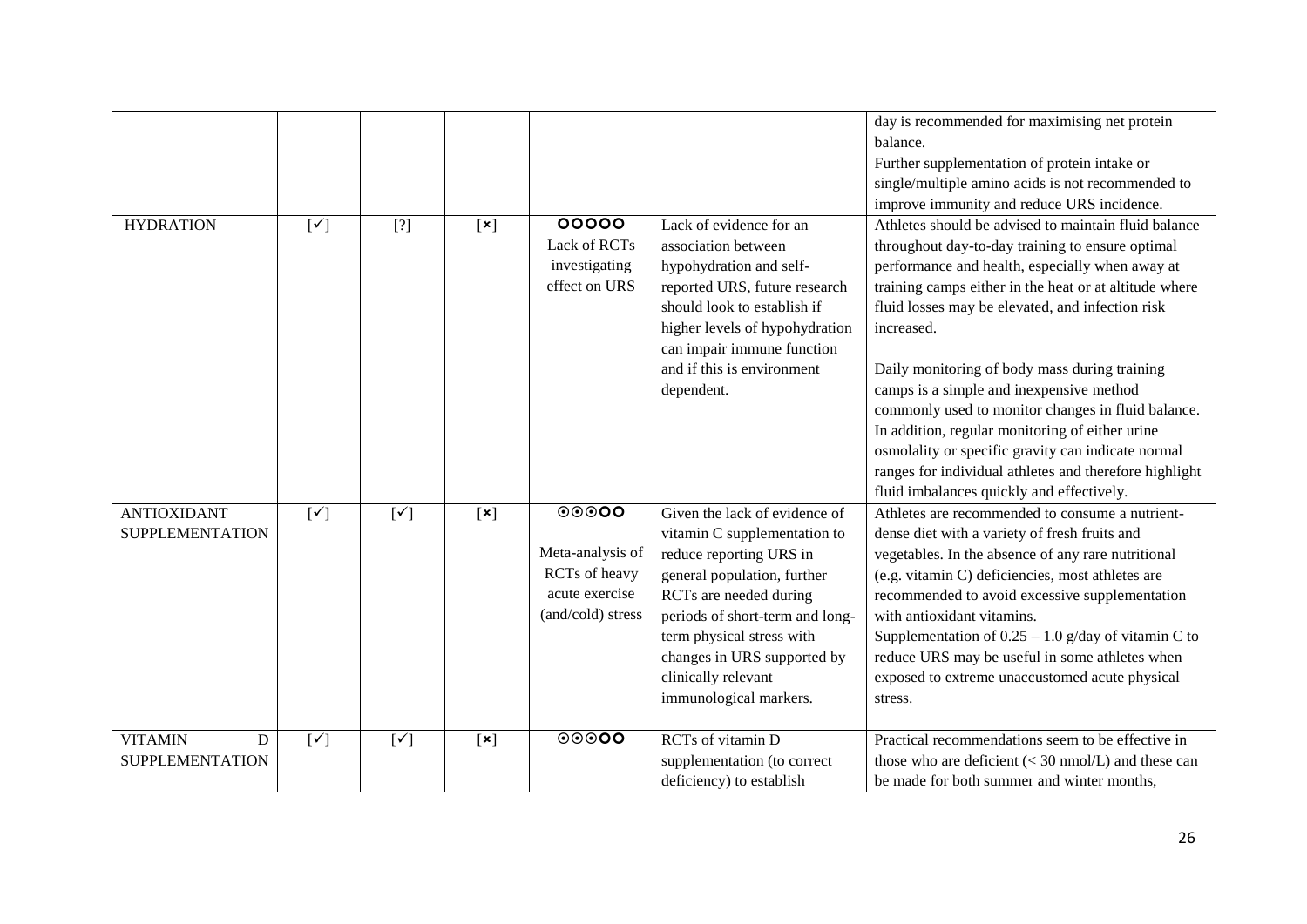|                   |                |                |                                                                                                                                                                                                                                                                                                                                                                                                | Meta-analyses of          | whether effect on URS in other    | although considerations must be made for latitude       |
|-------------------|----------------|----------------|------------------------------------------------------------------------------------------------------------------------------------------------------------------------------------------------------------------------------------------------------------------------------------------------------------------------------------------------------------------------------------------------|---------------------------|-----------------------------------|---------------------------------------------------------|
|                   |                |                |                                                                                                                                                                                                                                                                                                                                                                                                | RCTs in general           | populations can be shown in       | and skin type.                                          |
|                   |                |                |                                                                                                                                                                                                                                                                                                                                                                                                | population                | athletes. Assessment of URS       |                                                         |
|                   |                |                |                                                                                                                                                                                                                                                                                                                                                                                                |                           | should be supported by            | Seasonal screening for vitamin D deficiency is          |
|                   |                |                |                                                                                                                                                                                                                                                                                                                                                                                                |                           | integrated in vivo measures of    | recommended throughout the year in athletes.            |
|                   |                |                |                                                                                                                                                                                                                                                                                                                                                                                                |                           | immune function                   | Bespoke strategies can then be put in to place which    |
|                   |                |                |                                                                                                                                                                                                                                                                                                                                                                                                |                           |                                   | either involve maintenance (1000 - 2000 IU/day) or      |
|                   |                |                |                                                                                                                                                                                                                                                                                                                                                                                                |                           |                                   | increasing intake to reverse a deficiency.              |
|                   |                |                |                                                                                                                                                                                                                                                                                                                                                                                                |                           |                                   | Studies show that consuming a 1,000 to 2,000            |
|                   |                |                |                                                                                                                                                                                                                                                                                                                                                                                                |                           |                                   | IU/day vitamin D3 supplement during winter can          |
|                   |                |                |                                                                                                                                                                                                                                                                                                                                                                                                |                           |                                   | achieve sufficiency in most individuals. However, up    |
|                   |                |                |                                                                                                                                                                                                                                                                                                                                                                                                |                           |                                   | to 4,000 IU/day may be needed if starting from          |
|                   |                |                |                                                                                                                                                                                                                                                                                                                                                                                                |                           |                                   | deficiency. Furthermore, those training indoors or      |
|                   |                |                |                                                                                                                                                                                                                                                                                                                                                                                                |                           |                                   | individuals required to wear protective or religious    |
|                   |                |                |                                                                                                                                                                                                                                                                                                                                                                                                |                           |                                   | clothing in the summer may also benefit from the        |
|                   |                |                |                                                                                                                                                                                                                                                                                                                                                                                                |                           |                                   | 1,000 IU/day vitamin D3 recommendation.                 |
|                   |                |                |                                                                                                                                                                                                                                                                                                                                                                                                |                           |                                   | In the absence of deficiencies, most athletes are       |
|                   |                |                |                                                                                                                                                                                                                                                                                                                                                                                                |                           |                                   | recommended to avoid excessive intake of vitamin        |
|                   |                |                |                                                                                                                                                                                                                                                                                                                                                                                                |                           |                                   | D.                                                      |
|                   |                |                |                                                                                                                                                                                                                                                                                                                                                                                                |                           |                                   |                                                         |
| <b>BOVINE</b>     | $[\checkmark]$ | $[\checkmark]$ | $[\checkmark]$                                                                                                                                                                                                                                                                                                                                                                                 | $\odot\odot\odot\text{o}$ | Low precision of estimates of     | Consider daily supplementation (10-20 g) of bovine      |
| <b>COLOSTRUM</b>  |                |                |                                                                                                                                                                                                                                                                                                                                                                                                |                           | effect on URS need to be          | colostrum particularly during periods of greatest       |
|                   |                |                |                                                                                                                                                                                                                                                                                                                                                                                                | Meta-analyses of          | followed up with appropriately    | URS risk (e.g. winter period, training camps, long      |
|                   |                |                |                                                                                                                                                                                                                                                                                                                                                                                                | RCTs in athlete           | designed and adequately           | haul travel and competition).                           |
|                   |                |                |                                                                                                                                                                                                                                                                                                                                                                                                | populations               | powered RCTs.                     |                                                         |
|                   |                |                |                                                                                                                                                                                                                                                                                                                                                                                                |                           | Key mechanisms of action          |                                                         |
|                   |                |                |                                                                                                                                                                                                                                                                                                                                                                                                |                           | need to be elucidated.            |                                                         |
| <b>PROBIOTICS</b> | $[\checkmark]$ | $[\checkmark]$ | $[?] % \begin{subfigure}[t]{0.45\textwidth} \includegraphics[width=\textwidth]{figures/fig_10.pdf} \caption{The 3D (left) and 4D (right) are shown in the left and right.} \label{fig:2} \end{subfigure} \begin{subfigure}[t]{0.45\textwidth} \includegraphics[width=\textwidth]{figures/fig_2b} \caption{The 4D (right) and the 4D (right) are shown in the right and right.} \label{fig:2b}$ | $\odot\odot\odot\bullet$  | Well-controlled research          | To ensure colonisation of bacterial species in the gut, |
|                   |                |                |                                                                                                                                                                                                                                                                                                                                                                                                |                           | studies are required to establish | implementation of probiotic supplementation is          |
|                   |                |                |                                                                                                                                                                                                                                                                                                                                                                                                | <b>Numerous RCTs</b>      | dose and strain specific          | recommended to commence at least 14 days prior to       |
|                   |                |                |                                                                                                                                                                                                                                                                                                                                                                                                | in athletes and           | responses of probiotic            | overseas travel or competition. With a strain specific  |
|                   |                |                |                                                                                                                                                                                                                                                                                                                                                                                                | meta-analyses of          | interventions. Furthermore,       | consensus lacking, a multi-strain probiotic             |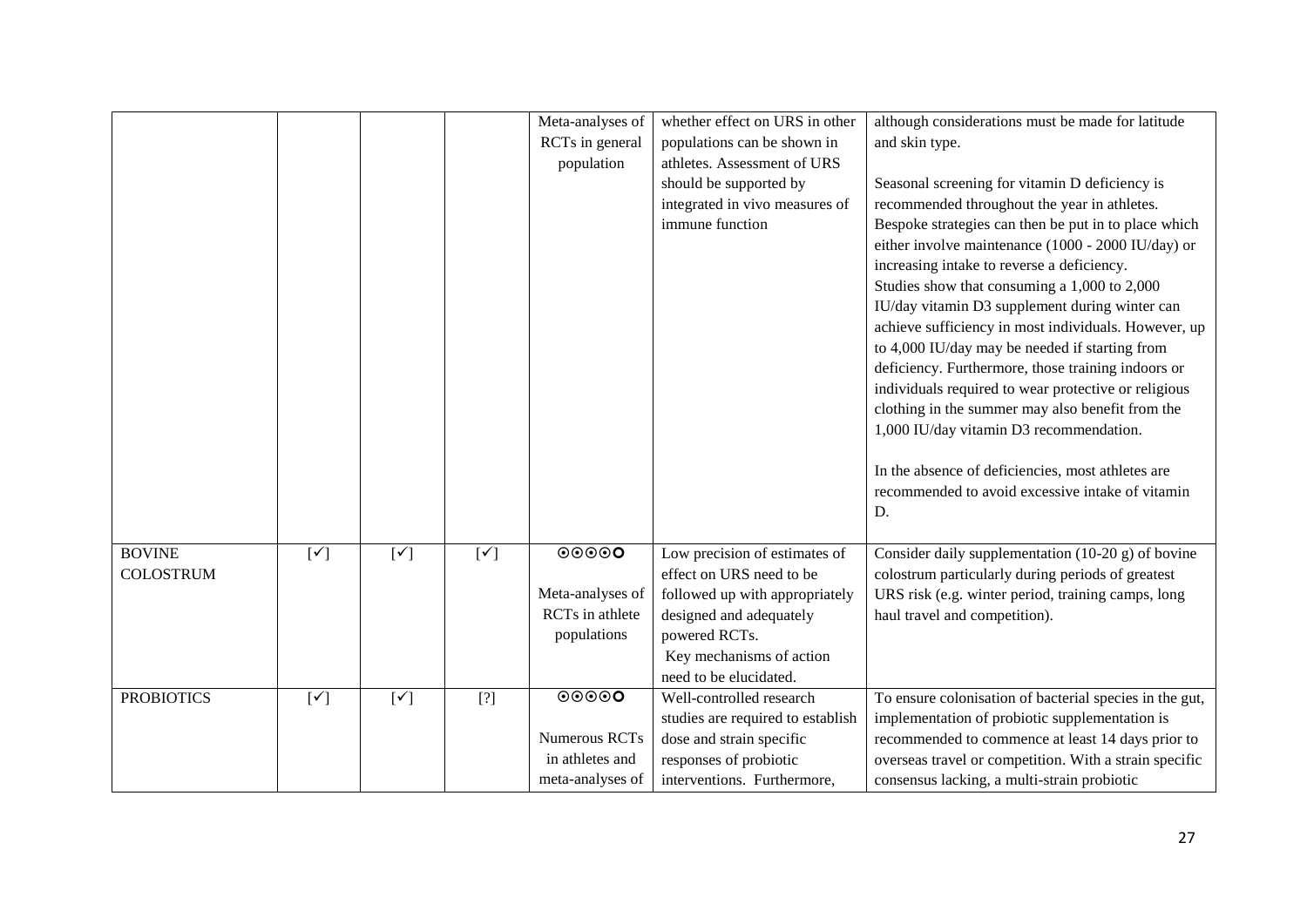|  |  | RCTs in general | mechanisms in elite athletes    | combining species from the genus's lactobacillus and   |
|--|--|-----------------|---------------------------------|--------------------------------------------------------|
|  |  | population      | need to be elucidated. A viable | bifidobacterium with the viable number of cells per    |
|  |  |                 | alternative treatment may be a  | species greater than $1x10^9$ CFU per day should be    |
|  |  |                 | synbiotic (combined probiotic   | considered to ensure the greatest survival to the gut, |
|  |  |                 | and prebiotic intervention) and | and subsequent immune modulation.                      |
|  |  |                 | research into their use is      |                                                        |
|  |  |                 | warranted.                      |                                                        |

631